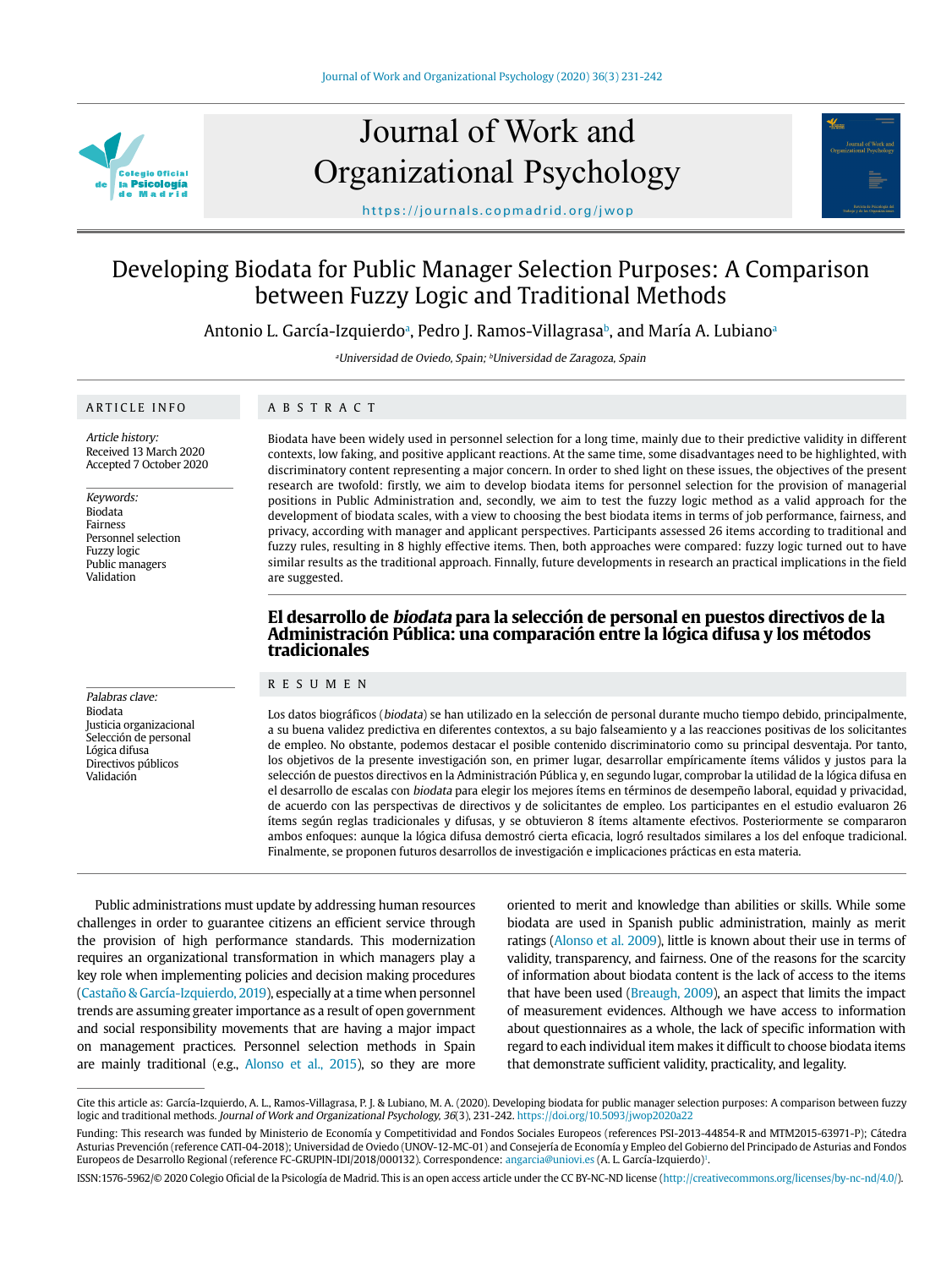Biodata, defined as information about workers' previous experiences, behaviours, and feelings in specific situations ([Stokes,](#page-10-0)  [1999](#page-10-0)) have been used in personnel selection for over one hundred years ([Becton et al. 2009](#page-9-3); [Dean, 2013](#page-9-4); [Speer et al. 2020](#page-10-1)). Biodata information contributes to the selection process by screening out applicants in terms of fit to organizational demands and job description and specification. The use of biodata is also an attractive option in personnel selection because it combines acceptable validity with an inexpensive method of data gathering ([West & Karas, 1999](#page-10-2)). Biodata are also easy to collect through application forms or résumés [\(Furnham, 2017\)](#page-9-5), and it seems that applicants are not prone to fake their responses (e.g., [Hough et al., 1990](#page-9-6)) when are asked to elaborate on them [\(Schmitt et al., 2003\)](#page-10-3) and when such information can be verified [\(Harold et al., 2006\)](#page-9-7). In addition, given the globalized use and dissemination of recruitment and selection social networks, such as LinkedIn (e.g., [Aguado et al., 2019\)](#page-8-0), there is an increasing need to conceptualize strong biodata that provides a basis for enhancing and facilitating personnel decision-making.

In the present study, we aim to empirically develop biodata for personnel selection for managerial positions in public administration, taking into account existing Spanish legislation regarding equal employment opportunities. Consequently, we aim to develop useful biodata for the public sector, in terms of efficacy, transparency, and legality as, according to [Breaugh \(2009\)](#page-9-2), biodata scales for personnel selection should be composed of items that are simultaneously valid, fair, and ensure privacy. Developing adequate biodata that complies with these requirements is a challenge for the research. In addition, as [Ryan and Derous \(2019\)](#page-10-4) have pointed out, the use of technology can help us to improve personnel selection. In this case, we intend to study whether the use of fuzzy logic can help to choose the best biodata according to manager and applicant perspectives.

#### **Biodata**

Biodata theoretical background assumes behavioural consistency, i.e., the best predictor of future performance is past performance [\(Wernimont & Campbell, 1968](#page-10-5)). This implies that information about an applicant's previous behaviour permits us to predict their future at the workplace. However, as [Furnham \(2008\) h](#page-9-5)as shown, practitioners avoid its systematic usage in personnel selection because of its perceived lack of validity, practicality, and legality. We will now describe how each of these concerns can be dealt with.

Several studies have analyzed the validity of biodata with regards to job performance, reporting coefficients ranging from .20 to 50 ([Harold et al., 2006\)](#page-9-7). For example, [Reilly and Chao \(1982\)](#page-10-6) have shown values of .40 ( $n = 2,504$ ) and .23 ( $n = 320$ ) for ratings and salary, respectively, in management positions. A meta-analysis by [Bliesener \(1996\)](#page-9-8), based on 116 studies and 165 independent samples ( $N = 106,302$ ), reported a true validity of .22, after making corrections for all analyzed artifacts. Previously, [Hunter and Hunter](#page-9-9)  [\(1984\)](#page-9-9), using validity generalization, reported values from .26 (tenure) to .37 (supervisor ratings). Regarding the validity of biodata, [Salgado et al. \(2002\)](#page-10-7) concluded that "biodata are one of the most valid predictors of personnel selection, and that their validity can generalize across organizations, occupations, and samples" (p. 182), after reporting true validity values between .46 (training) and .48 (job performance). However, the problem is more related with content validity: we know that biodata predicts job performance, but not really why. In addition, there is a lack of consensus about what constitutes biodata [\(Breaugh, 2009\)](#page-9-2), ranging from verifiable biographical information to wider definitions including other aspects such as values, preferences, or skills. Wider definitions of biodata can overlap with other constructs like personality and/or abilities [\(Furnham, 2017\)](#page-9-5). [Cole et al. \(2003\)](#page-9-10) found that certain biodata related with academic achievement, work experience, and social activities are able to predict cognitive ability and personality. However, [Mount](#page-10-8) [et al. \(2000\) f](#page-10-8)ound that biodata based on job analysis increases the explained variance over cognitive ability ([Rothstein et al., 2004](#page-10-9)). Although still open to debate, the evidence that biodata present enough validity as the best personality scales ([Furnham, 2017](#page-9-5)) would appear to justify their use in personnel selection processes.

Regarding the practicality of biodata, there are two main aspects involved during personnel selection processes: time demands and biodata scoring [\(Breaugh, 2009\)](#page-9-2). Time demands depend mainly on the length of scales. Although many biodata scales are comprised of a large amount of items, research shows that shorter scales are also able to successfully predict job performance (e.g., [Barrick & Zimmerman,](#page-9-11) [2005](#page-9-11); [O'Connell et al. 2002\)](#page-10-10). Biodata scoring is another subject for debate among researchers, with three different coexisting approaches ([Cucina et al, 2012](#page-9-12)), depending on its content development, namely, empirical, rational, and quasi-rational. The empirical approach matches the answer to each biodata with specific criteria, with the strength of this relationship being the mean of its weight. The main disadvantage of this scoring is that it is not based on any theoretical model, and therefore contributes to the problem of validity of biodata content. The rational approach implies assigning an a priori value after an examination of literature review or by subject matter experts. This approach offers some advantages, as its appropriateness in terms of legal basis permits a better construct comprehension and it can be easily extended to other contexts ([Stokes & Searcy, 1999\)](#page-10-0). However, its disadvantage is that it requires a long and detailed job description and specification [\(Allworth & Hesketh, 1999](#page-9-13)). The last approach we wish to deal with is the quasi-rational approach, which can be performed in at least two ways; firstly, by following an empirical approach and reviewing weights and modifying or dropping them according with theory and, secondly, by performing a rational and empirical approach, combining both to create a hybrid weight. The quasi-rational approach has the advantages derived from both previous approaches, given that it has demonstrated its relationship with criteria, as in the empirical approach, and is easier to explain and defend among non-experts [\(Mael & Hirsch, 1993\)](#page-10-11). Regardless of the method chosen, it is advisable to compute relationships between biodata and criteria ([Cucina et al.2013\)](#page-9-12), given that [Mitchell and](#page-10-12) [Klimoski \(1982\)](#page-10-12) have referred to the loss of predictability of biodata over time, due to time moment and context effects ([Dean & Russell,](#page-9-4) [2005](#page-9-4)), and in response to changes in job skills requirements, criterion measurement, and organizational policies for personnel selection.

The third concern about biodata is legality. There are important cross-country differences in personnel selection legislation and practices, but we can see a common interest in legal protection against discrimination [\(Myors et al., 2008\)](#page-10-13). In this regard, the European Union has developed several directives to avoid gender discrimination at work, and Spanish legislation has also provided various legal dispositions [\(García-Izquierdo & García-Izquierdo,](#page-9-14) [2007](#page-9-14)). Of significant interest is the recent legal provision [\(Royal](#page-10-14) [Decree-Law 6/2019\)](#page-10-14), which states that organizational equality plans must detail personnel selection, classification, and promotion processes.

The protection of a specific collective (focal group) is intended to guarantee that assessments in personnel selection contexts are not biased against such socially underrepresented groups. Although initial research on biodata reports low adverse impact (e.g., [Mumford](#page-10-15) [& Stokes, 1992](#page-10-15); [Reilly & Chao, 1982;](#page-10-6) [Van Rijn, 1992](#page-10-16)), biodata requires further in-depth study for at least two reasons. Firstly, specific biodata items about gender, age, or country of origin are now considered inappropriate ([García-Izquierdo et al., 2015](#page-9-14)), given that they can easily activate stereotypes in management decisions and may lead to job discrimination [\(Castaño et al., 2019\)](#page-9-0). Secondly, some research has shown that biodata present differential functioning, depending on the gender [\(Imus et al., 2011\)](#page-9-15) and ethnicity [\(Dean, 2013\)](#page-9-4) of respondents, which means that precautionary measures must include careful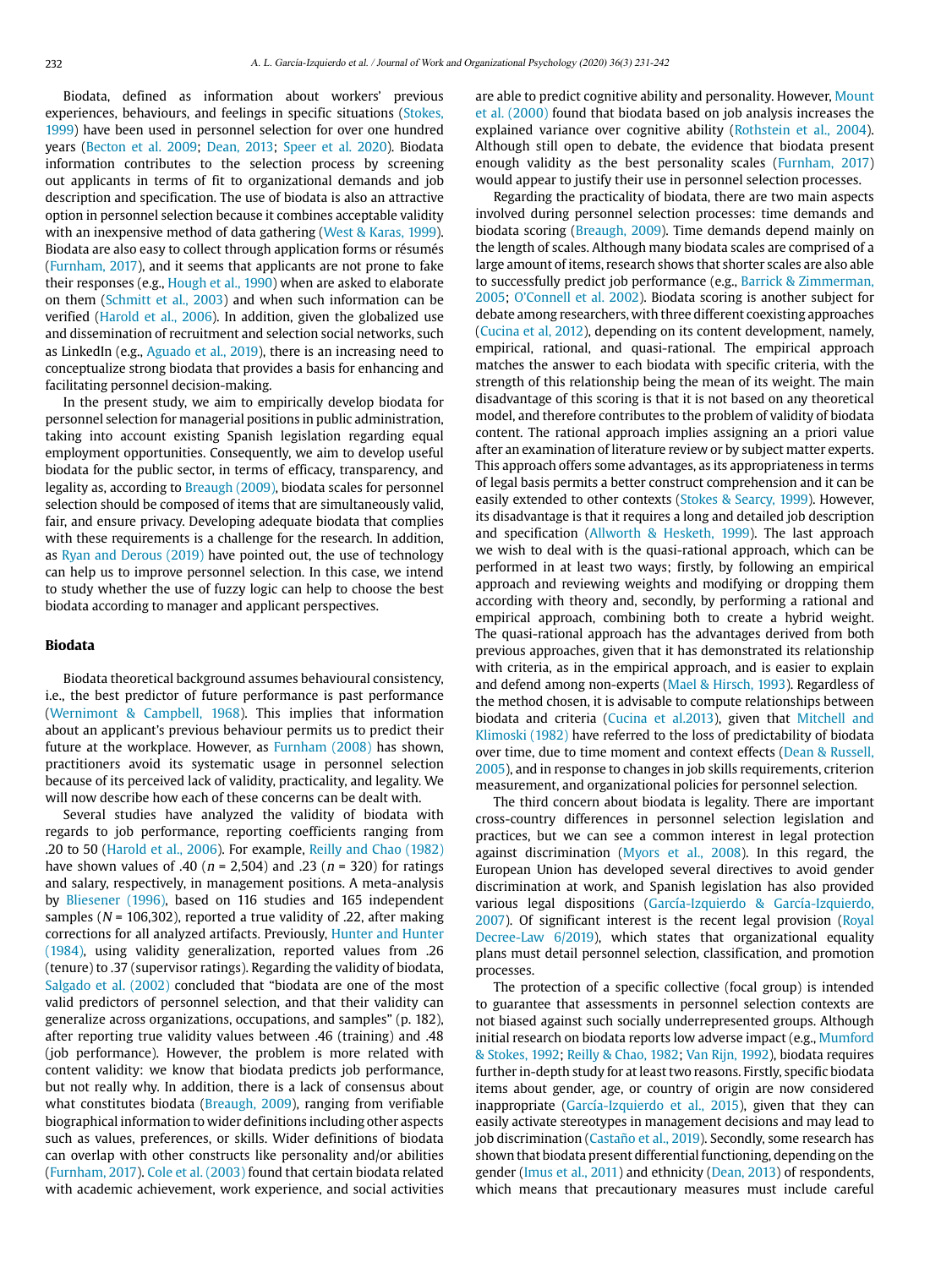examination of existing legislation in different countries, in order to ensure that only adequate items are considered.

Despite these necessary precautions, recent empirical evidence supports the idea that biodata present low adverse impact (Bradburn & Schmitt, 2019; Breaugh et al., 2014; [Prasad et al., 2017\)](#page-10-17), and may even improve the results obtained by means of personality and cognitive tests ([Barrick & Zimmerman, 2005](#page-9-11); [Becton et al., 2012;](#page-9-3) [Oswald et al., 2004](#page-10-18); [Ployhart & Holtz, 2008](#page-10-19)). We can therefore conclude that biodata, when carefully developed according with the law and the research, can prevent bias and adverse impact.

Another relevant issue of interest to consider when using biodata is applicant reactions: the "attitudes, affect, or cognitions an individual might have about the hiring process" [\(Ryan & Ployhart, 2000,](#page-10-4) p. 566). Such reactions are an important concern, since they may influence an applicant's intentions to accept job offers and to recommend the employer to colleagues [\(Truxillo et al., 2015](#page-10-20)). According with the meta-analysis performed by [Anderson et al. \(2010\) w](#page-9-16)ith 38 samples from 17 countries ( $N = 29,141$ ), biodata were considered among the 'favourably evaluated' selection methods, along with résumés, cognitive tests, references, and personality inventories, and were only exceeded by interviews and work sample tests. A previous metaanalysis, on this occasion performed with 86 independent samples  $(N = 48,750)$  by Hausknecht et al.  $(2004)$ , found that face validity and perceived predictive validity are the main determinants of applicant reactions. A closely related and relevant topic when considering applicant reactions is fairness. Lack of fairness deals with negative applicant reactions that lead to undesirable outcomes, such as the loss of future candidates, a lower disposition to accept a job offer, the expression of negative opinions about the company, and the increased likelihood of litigation against the organization [\(Salgado et](#page-10-7)  [al., 2017\)](#page-10-7).

Taken together, all the aforementioned information demonstrates that practitioner beliefs about the low appropriateness of biodata lack sufficient foundation. We can therefore state the following conclusions: firstly, while accepting concerns about biodata content validity, its predictive validity is a remarkable strength; secondly, biodata may predict performance, even with few items; and finally, biodata present low adverse impact and can be designed to take existing legislation into account.

Consequently, the present research aims to identify biodata than can be used in personnel selection and, in this case, for the provision of managerial positions in public organizations. In addition, we wish to investigate the use and advantages that fuzzy logic can provide when selecting biodata, with a view to choosing the best biodata in terms of job performance, fairness, and privacy, according with manager and applicant perspectives.

#### **Fuzzy Logic and Fuzzy Rule-based Systems**

Fuzzy set theory and fuzzy logic tools are currently effective in formalizing uncertainty in different areas of management [\(Hryhoruk](#page-9-18)  [et al., 2017](#page-9-18)) and human resources procedures [\(Ahmed et al., 2013\)](#page-9-19). Indeed, there has been a steady increase in the application of fuzzy models in the areas of personnel selection, classification, and decision making, from the pioneering studies at the end of the 20th century (e.g. [Hesketh et al., 1988](#page-9-20); [Hesketh et al., 1995\)](#page-9-20), owing to their practical usefulness in addressing a variety of organizational management problems. Notable examples include multi-objective optimization on the basis of ratio analysis (MOORA; e.g., Brauers & Zavadskas, 2012); the Technique for Order of Preference by Similarity to Ideal Solution (TOPSIS; e.g., [Shaout & Yousif, 2014\)](#page-10-21); Fuzzy Analytic Hierarchy Process (FAHP; e.g., [Longo et al., 2019](#page-10-22)); fuzzy set Qualitative Analysis (fsQA; e.g., [Guedes & Gonçalves, 2019](#page-9-21); [Henriques et al., 2018\)](#page-9-22); and Mandani Fuzzy Inference System (MSFI; e.g., [Dropuli Ruzic et al.,2016](#page-9-23)). We will return to this last approach later. But first it would be useful to broadly explain the characteristics and basic concepts of fuzzy logic and fuzzy sets. Fuzzy logic provides a natural way of dealing with problems where the source of imprecision is the absence of sharply defined criteria of class membership [\(Zadeh, 1965a](#page-10-23)), as is the case with social sciences, where relations between variables are fuzzy, and even the variables may be fuzzy [\(Goguen, 1967](#page-9-24)). In this regard, [Walsh et al. \(2014\)](#page-10-24) outlined that fuzzy logic reflects how people actually think by assigning gradations of meaning, as is the case in psychological measurement.

Fuzzy logic was developed by [Zadeh \(1965b\)](#page-10-23) in order to operate with lack of accuracy, when this inaccuracy is neither a random nor stochastic variable, but a vaguely defined class. This means a class or classes that do not possess sharply defined boundaries. In contrast to conventional set theory, where an object is required to be either a member of a set or not a member of that set, fuzzy sets make it possible to treat fuzziness in a quantitative manner. According to [Zadeh \(1965a\),](#page-10-23) a fuzzy set is a class of variables with a continuum grade of membership, and is defined by its membership function, which represents a grade of membership between zero and one. The nearer the value of the membership function to one, the higher the grade of membership in the fuzzy set [\(Kaufmann](#page-9-25)  [& Gupta, 1991\)](#page-9-25). In [Figure 1,](#page-2-0) we can see a graphical representation comparing the membership function of a fuzzy set and a real number.



<span id="page-2-0"></span>**Figure 1.** Membership Function of a Fuzzy Set (left) and a Real Number (right).

[Zadeh \(1972, 1973\)](#page-10-23) considers that the key elements in the way human beings think are not numbers, but labels of fuzzy sets in which the transition from membership to non-membership is gradual rather than abrupt. He therefore created the linguistic variable concept, a variable that takes different values from natural language, which turned into computing with words [\(Zadeh, 1996](#page-10-23)), as a complement to numeric computation. For example, "validity" is a linguistic variable if its values are "low", "average", and "high". These terms can be characterized as fuzzy sets, whose membership functions are shown in [Figure 2](#page-2-1) (e.g., [Lee, 1990a, 1990b\)](#page-9-26).



<span id="page-2-1"></span>**Figure 2.** "Validity" is a Linguistic Variable with Three Terms: "Low", "Average", and "High".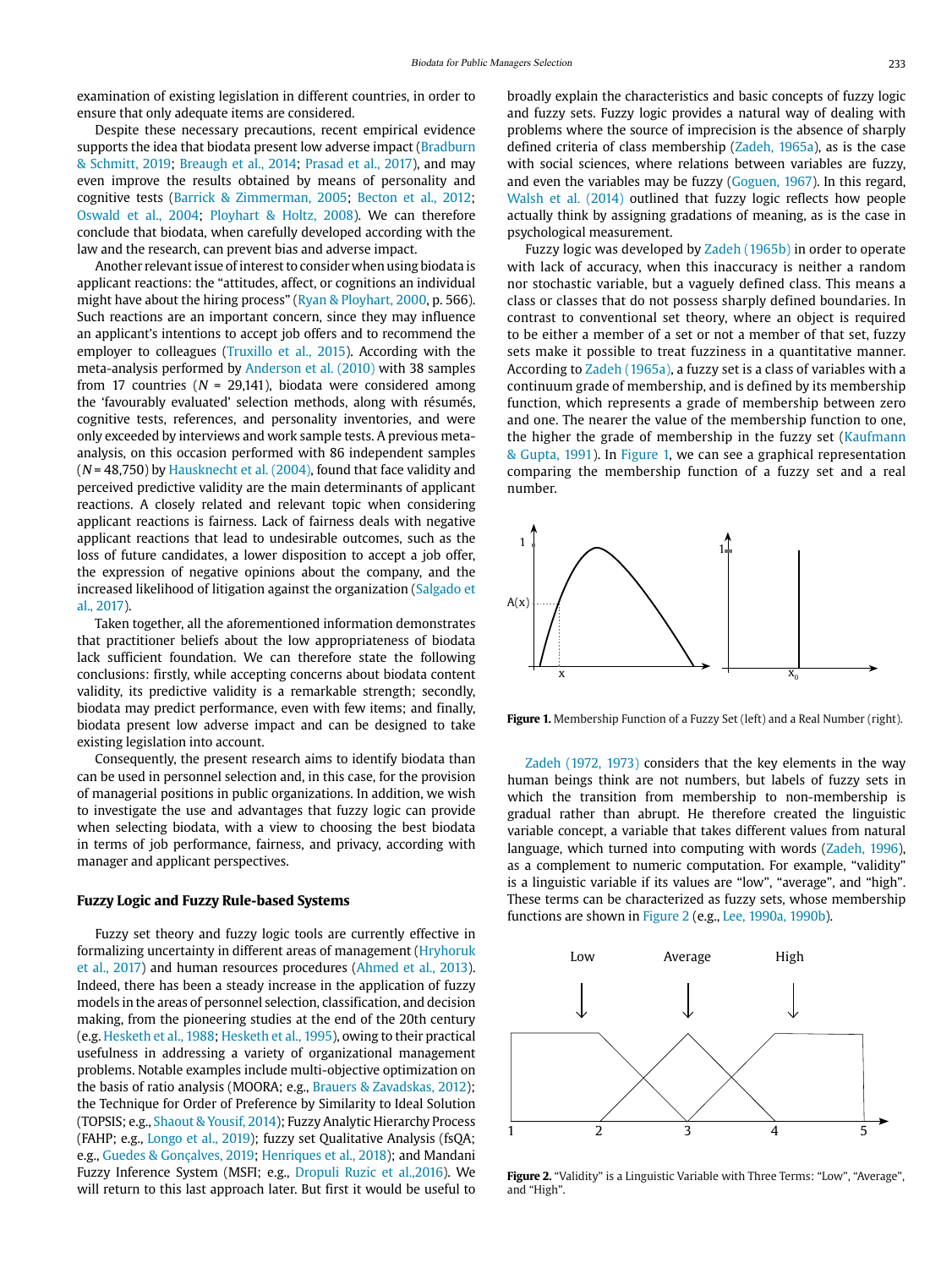Computing with words has been widely used in many fuzzy application systems, such as decision making or control, due to the fact that it is often impossible or almost impossible to measure exact values. In some cases, there is a tolerance for imprecision that can be exploited to achieve robustness or a low-cost solution. The simplest membership functions are triangular and trapezoidal membership functions. The relationship between fuzzy variables is determined by rules such as "If x is A, then  $y$  is B", where x and  $y$  are fuzzy variables. Essentially, a fuzzy logic controller (FLC) is a fuzzy logicbased system where fuzzy sets and fuzzy logic may be used either as the basis for the representation of different forms of knowledge about the problem, or to model the interactions and relationships among the system variables. These kinds of systems constitute an extension of classical rule-based systems, considering IF-THEN rules whose antecedents and consequents are composed of fuzzy logic (FL) statements rather than classical logic statements. In its simplest form, an IF-THEN rule follows the pattern "IF  $x$  is A THEN  $y$ is B" characterized by an IF part, called the "antecedent", and a THEN part, called the "consequent". The antecedent of a rule contains a set of conditions, while the consequent contains a conclusion. If the conditions of the antecedent are satisfied, then the conclusions of the consequent apply. Subsequently, a decision matrix is constructed with fuzzy rules in order to compare the data included in these rules. This process is called the "decision-making logic", which simulates human decision making and infers fuzzy control actions employing fuzzy implication and the rules of inference in fuzzy logic. The typical configuration of a fuzzy logic control system has four main components (Passino & Yurkovich, 1998): a fuzzification interface, an inference engine, a fuzzy rule base (a set of IF-THEN rules), and a defuzzification interface (see [Figure 3\)](#page-3-0).



<span id="page-3-0"></span>**Figure 3.** Fuzzy System Controller.

The fuzzification interface converts the crisp inputs to fuzzy sets. This is done by applying a fuzzification function that compares the input variables with the membership functions on the antecedent part, in order to obtain the membership values of each linguistic label. If the antecedent of the rule has more than one part, a fuzzy operator (T-norm for AND operation, and S-norm for OR operation) is applied to obtain a single membership value.

The inference engine uses the IF-THEN fuzzy rules provided by experts to convert the fuzzy inputs into the fuzzy outputs. For this purpose, the fuzzy inference system combines (through a specific T-norm operator called implication operator) the membership values on the antecedent part to generate the qualified consequents of each rule, depending on its firing strength. A new aggregation operator is then performed to combine the results derived from all of the rules. Finally, the defuzzification interface converts the fuzzy conclusions, reached by the inference mechanism, into crisp outputs; that is, it evaluates which rules are relevant at the current time and then decides what the output should be. The fuzzy rule base holds the knowledge in the form of a set of partitions and fuzzy rules, and the defuzzification interface converts the fuzzy conclusions reached by the inference mechanism into crisp outputs. As [Zadeh \(2008,](#page-10-23) p. 2753) states: "Basically, fuzzy logic is a precise logic of imprecision and approximate reasoning".

The most important and commonly used type of fuzzy inference method is Mamdani's fuzzy inference method. This method was introduced by [Mamdani \(1974, 1975\)](#page-10-25) and his colleagues, motivated by Zadeh's two seminal papers on fuzzy algorithms ([Zadeh, 1968](#page-10-23)) and linguistic analysis ([Zadeh, 1973\)](#page-10-23). Another well-known inference method is the Takagi-Sugeno method of fuzzy inference process ([Takagi & Sugeno, 1985](#page-10-26)). The main difference between the two methods lies in the consequent of fuzzy rules. Mamdani fuzzy systems use fuzzy sets as rule consequent (which we are going to use in this study), whereas Takagi-Sugeno fuzzy systems employ linear functions of input variables as rule consequent.

Although fuzzy logic control has been one of the most active and fruitful areas for research on the application of fuzzy set theory for more than 40 years, state-of-the-art libraries to model fuzzy logic controllers still have major limitations in terms of licensing, cost, design, and implementation. In this study, we implemented the Mamdani-type fuzzy logic control with FuzzyLite [\(Rada-Vilela,](#page-10-27) [2018](#page-10-27)), a free open-source fuzzy logic control library that is simple and easy to use.

To summarize, the fuzzy set theory proposed by [Zadeh \(1965a\)](#page-10-23) appears to be an essential tool to provide a decision framework that incorporates the imprecise judgments that are inherent in the personnel selection process [\(Dursun & Karsak, 2010](#page-9-27)). However, despite many proposals for the use of a fuzzy approach in personnel selection, most of the research has been based on its theoretical framework and simulation data ([Güngör et al., 2009;](#page-9-28) [Jessop, 2004](#page-9-29)), and has been lacking in empirical data and adequate samples sizes. So, taking all the aforementioned into account, the present research aims to overcome these caveats and attempts to identify biodata than can be used in personnel selection for managerial positions in public organizations. In our desire to go beyond traditional measurement by means of Likert scales, we wished to investigate the use of fuzzy rule-based systems, with a view to choosing the best biodata in terms of job performance, fairness, and privacy according with manager and applicant perspectives.

#### **Method**

#### **Participants**

This research includes two types of target group participants: public managers and applicants. Regarding managers, the public administration of the Principality of Asturias (Spain), a context that has promoted organizational research (e.g., [Salgado & Cabal,](#page-10-7) [2011](#page-10-7)), provided the research team with a database of twenty senior managers from the regional government. All of them were contacted and informed about the purposes of the research. Twelve senior managers (60%) agreed to participate in this study. The other eight declined the invitation. The managers (50% women) were from different areas (e.g., health, training, taxes, financial management, and legal control). We consider them as senior managers, as their decisions impact on public policies and they supervise a large number of employees. Despite working in different areas, they have similar tasks and responsibilities. All of them have over 10 years of experience in managerial positions and personnel decision making.

The applicants were 100 final-year undergraduates and graduate students from Asturias and Aragón, all of whom were looking for a job and were familiar with human resources academic content. Half of them had previous work experience,  $45\%$  ( $M = 4.09$  years,  $SD =$ 5.30, mode = 1), the majority were women (73%), and the mean age was  $24.73$  ( $SD = 5.51$ ).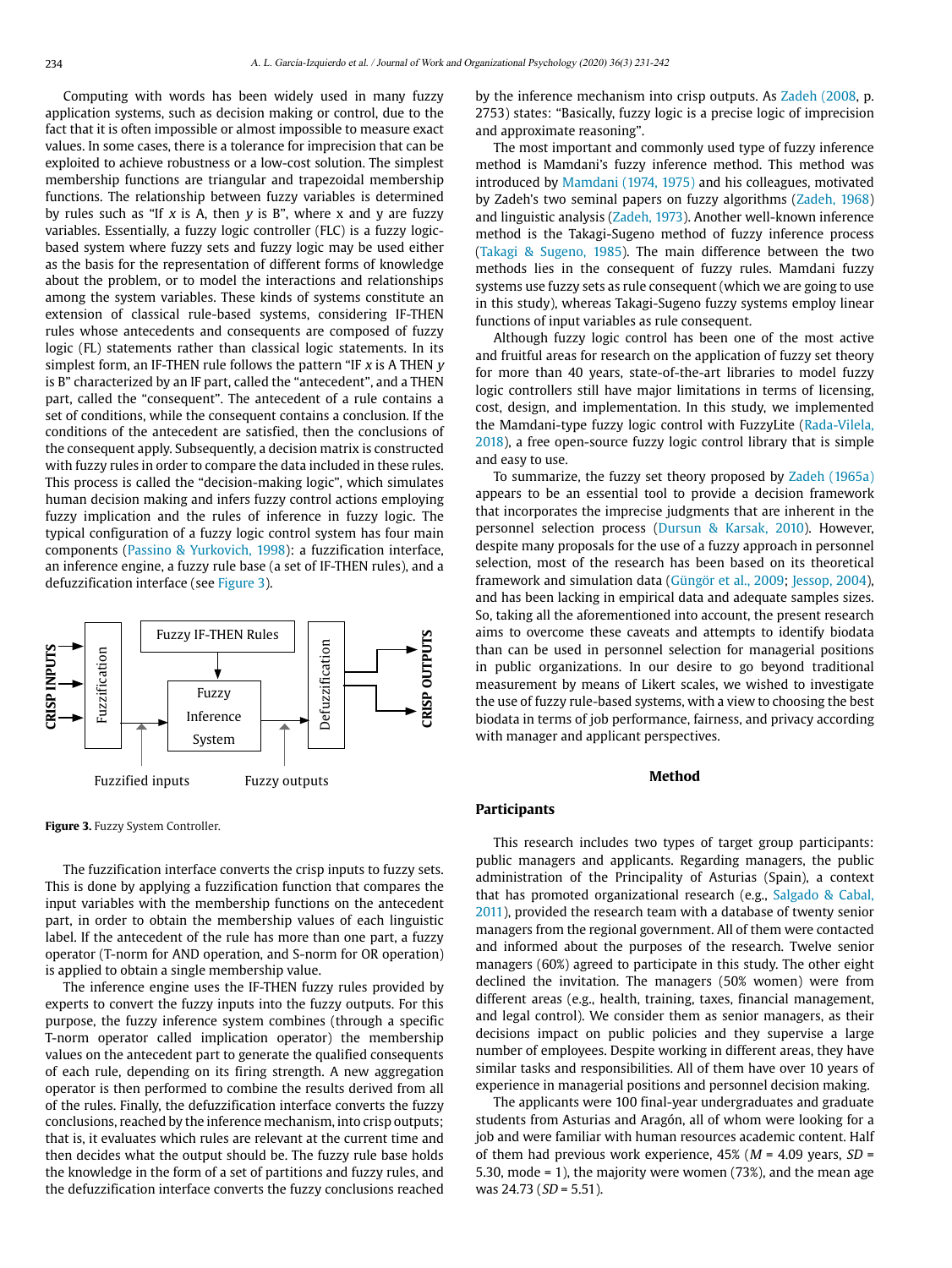#### **Procedure and Measurements**

The study consisted of two stages. Stage one aimed to identify adequate biodata to assess potential public managers and stage two aimed to evaluate manager and applicant perceptions of the biodata developed in stage one.

In stage one, the research team gathered data from two focus groups composed of those managers playing the role of subject matter experts in order to give us information about which biodata items were considered relevant for use for public manager positions. The focus groups were led by a member of the research team, while the other two members recorded the session and took notes. The leader elicited reflections and thoughts from the experts by using open questions like "Which of your skills do you think have helped you when leading teams?". The remaining research members compared their notes with the recordings after each meeting, in order to reach a high level of agreement (Cohen's kappa = .89). At the end of this procedure, 26 biodata items were identified.

Subsequently, in the second stage of the study the biodata proposed by the focus group were included in a questionnaire to ask the participants (the same managers and the recruited applicants) about their perception of the degree to which each biodata was able to: (1) predict job performance, (2) ensure fairness, and (3) protect the privacy of respondents. Every biodata item was evaluated according to the following three dimensions on a Likert scale, from 1 (totally disagree) to 5 (totally agree). The questionnaire was sent by e-mail to the managers, and all of them (100%) replied. Applicants filled out the same questionnaire as managers, but in paper-and-pencil format.

#### **Analysis**

First we analyzed the responses of the managers and applicants with descriptive statistics  $(M, SD)$ , and then estimated the face validity value for each biodata from the average scores for performance, fairness, and privacy, hereinafter referred to as the "traditional approach".

We then proceeded with the development of fuzzy rules based on the same scores, using the FuzzyLite library ([Rada-Vilela, 2018](#page-10-27)). The main elements involved are: the range of input crisp variables (performance, fairness, and privacy) is [1, 5], which is covered by three overlapping triangular and trapezoidal membership functions representing the labels: "low", "average" and "high" (see [Table 1](#page-4-0) and [Figure 2](#page-2-1)). The same scheme is also used for the output variable (validity). A total of 12 rules (e.g., If performance is average and fairness is average and privacy is average, then validity is average) were developed to find the optimal output, taking into account information given by the subject matter experts and the research team (the fuzzy rules can be found in the [Appendix\)](#page-11-0). A fuzzy validity estimation coefficient was compared with the traditional face validity estimation coefficient. The differences between both approaches were estimated using the lambda estimator.

<span id="page-4-0"></span>

| <b>Table 1.</b> Labels and Membership Functions of Input and Output Variables |  |  |  |  |  |
|-------------------------------------------------------------------------------|--|--|--|--|--|
|-------------------------------------------------------------------------------|--|--|--|--|--|

| Linguistic label | Membership function |
|------------------|---------------------|
| Low              | Tra(1, 1, 2, 3)     |
| Average          | Tri $(2, 3, 4)$     |
| High             | Tra $(3, 4, 5, 5)$  |

Following the fuzzification process (see [Figure 4\)](#page-4-1), the antecedent of each rule was computed by selecting minimum value, since the inputs of the rule are combined via AND operation, implemented through the minimum T-norm, that is,  $\mu A \cap B = \min$  ${uA(x), uB(x)}$  being  $uA$  and  $uB$  the membership functions of the fuzzy numbers A and B, respectively. In the implication step to compute consequent of the rule from given antecedent values, the minimum T-norm operator is used as an activation operator. The aggregation of the fuzzy outputs of all rules was then performed by using, in this case, the maximum S-norm, that is, µAUB = max  $\{\mu A(x), \mu B(x)\}\$  ([Figure 5](#page-4-2)).



<span id="page-4-1"></span>**Figure 4.** Process of Fuzzification of Crisp Inputs (for instance, µA(3.69)=0.00/ Low + 0.31/Average + 0.69/High).



<span id="page-4-2"></span>**Figure 5.** Fuzzy System Controller.

Having obtained the fuzzy outputs, the centroid method was applied to compute crisp output in the last defuzzification step. With the centroid method, the crisp output is chosen as the point where a vertical line would slice the aggregate set into two equal masses, that is, the centre of gravity (CoG). Mathematically, this can be expressed as CoG =  $\frac{\sum_i \mu_{A_i}(x) \cdot x}{\sum_i \mu_{A_i}(x)}$  [\(Figure 6](#page-4-3)).



<span id="page-4-3"></span>**Figure 6.** Centroid Method for Defuzzification Process.

An example of the functionality of FuzzyLite is shown in [Figure 7](#page-5-0). We therefore conclude that the fuzzy approach can be used to improve personnel decisions, in terms of inclusiveness and equality, when using biodata in the selection process for public management positions.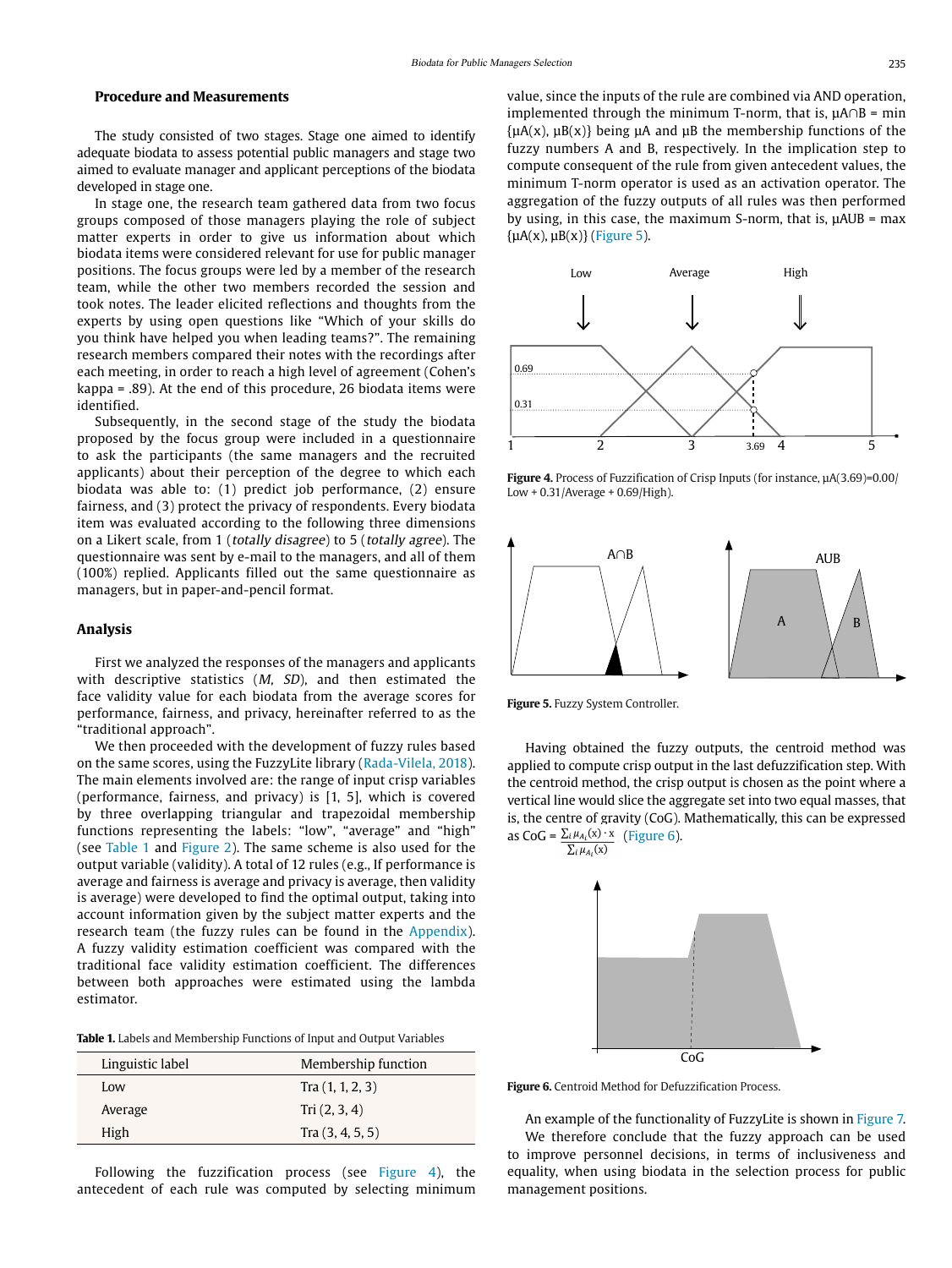

<span id="page-5-0"></span>**Figure 7.** Example for Illustration of FuzzyLite Interface.

#### **Results**

In stage one (focus group), we found 26 biodata items, which are shown in [Table 2.](#page-5-1) The research team analyzed the content of this biodata, and classified them into five categories: (1) quality of experience, composed of the first fifteen items (e.g., "Have you delivered training for more than one hundred hours?"); (2) managerial competences, composed of four items, from the  $16<sup>th</sup>$  to the  $19<sup>th</sup>$  (e.g., "Do you consider yourself as creative when problem solving?"); (3) innovation and proactivity, from the  $20<sup>th</sup>$  to the  $22<sup>nd</sup>$  (e.g., "Do you think technology is a

<span id="page-5-1"></span>**Table 2.** Biodata Identified through Focus Group with Public Managers

real help in public management?"); (4) social responsibility, composed of items 23 and 24 (e.g., "Should Public Administration be oriented to citizen service?"); and finally (5) transparency, with the two remaining items, 25 and 26 (e.g., "Do you agree that citizen's charters should be compulsory for public services?").

 After analyzing [Table 2](#page-5-1), we can conclude that 17 items (65.38 %) were verifiable biodata related with previous behaviour, and 12 items (46.15%) were job related, that is, related to performing a management position.

In stage two, all the biodata previously identified in stage one were applied to both managers and applicants. Respondents assessed their perception of each biodata in terms of performance, fairness, and privacy. The list of descriptive statistics of the items (M, SD) can be found in [Table 3.](#page-6-0) As we can see, none of the items succeed in simultaneously fulfilling all of the requirements of job performance relatedness, fairness, and privacy. For example, item 17 is considered by managers as high in relation to job performance ( $M = 4.75$ ) and fairness ( $M = 4.67$ ), but one of the lowest in terms of privacy ( $M = 2.92$ ). There are some discrepancies between managers and applicants. For example, item 17 was scored by managers as high in job performance  $(M = 4.75)$ , high in fairness  $(M = 4.67)$  but low in privacy  $(M = 2.92)$ , while applicants scored it high in job performance ( $M = 4.36$ ), average in fairness ( $M = 3.70$ ), and high in privacy ( $M = 4.04$ ).

Continuing with discrepancies, applicants tend to give lower scores than managers (e.g., applicants only scored 4 or higher in 6 items, while managers scored 4 or higher in 17 items). Managers reported a higher mean in performance ( $M_{\text{managers}} = 4.05$ ,  $M_{\text{applicants}} =$ 3.50) and fairness ( $M_{\rm{managers}}$  = 3.78,  $M_{\rm{applicants}}$  = 3.37), while applicants reported a higher mean in privacy ( $M_{\rm{managers}}$  = 3.25,  $M_{\rm{applicants}}$  = 3.39). According to standard deviations, managers present higher variability than applicants in their scores, as deviations ranged from 0.76 to 1.17 (managers) vs. 1.09 to 1.16 (applicants). When it comes to privacy, mean values are lower than the other two criteria, showing values

| Biodata                                                                                                                                      | Category                   | Characteristics |
|----------------------------------------------------------------------------------------------------------------------------------------------|----------------------------|-----------------|
| 1. Have you occupied more than one position in public administration?                                                                        | Quality of experience      | V / IR          |
| 2. Have you occupied more than six positions, and for less than one year in each?                                                            | Quality of experience      | V               |
| 3. Have you occupied fewer than six positions, and for more than four years in each?                                                         | Quality of experience      | V               |
| 4. Have you made innovative improvements in your job?                                                                                        | Quality of experience      | V / IR          |
| 5. Have you conducted different projects?                                                                                                    | Quality of experience      | V / IR          |
| 6. Is your current position directly related with your training or previous experience?                                                      | Quality of experience      | V / IR          |
| 7. Have you attended vocational training during the last four years?                                                                         | Quality of experience      | V / JR          |
| 8. Have you supervised teams consisting of five or more members?                                                                             | Quality of experience      | V / IR          |
| 9. Have you lived in different places due to work demands, and for more than one year in each?                                               | Quality of experience      | V               |
| 10. Have you delivered training for more than one hundred hours?                                                                             | Quality of experience      | V               |
| 11. Have you failed to achieve objectives in one or more projects you were conducting?                                                       | Quality of experience      | V / IR          |
| 12. Have you ever been the team representative?                                                                                              | Quality of experience      | V / IR          |
| 13. Have you successfully supervised teams?                                                                                                  | Quality of experience      | V / IR          |
| 14. Have you ever occupied a position where you need to work eleven or more hours a day (on average)?                                        | Quality of experience      | V               |
| 15. Have you worked in different organizations?                                                                                              | Quality of experience      | V               |
| 16. Do you have an advanced level (equivalent to B2 or above) in any EU language?                                                            | Managerial competencies    | V               |
| 17. Do you believe you are sufficiently skilled in leadership competencies (planning, negotiation, decision-making,<br>communication, etc.)? | Managerial competencies    | V / JR          |
| 18. Do you consider yourself as creative in problem solving?                                                                                 | Managerial competencies    | IR              |
| 19. Are you results oriented?                                                                                                                | Managerial competencies    | R               |
| 20. Is creation of economic and social progress one of your personal objectives in life?                                                     | Innovation and proactivity |                 |
| 21. Do you invest money in financial risk products?                                                                                          | Innovation and proactivity |                 |
| 22. Do you think technology is a real help in public management?                                                                             | Innovation and proactivity |                 |
| 23. Should public administration be oriented to citizen service?                                                                             | Social responsibility      |                 |
| 24. Do you consider ethics as one of the main competencies in public administration management?                                              | Social Responsibility      |                 |
| 25. Do you agree that citizen's charters should be compulsory for public services?                                                           | Transparency               |                 |
| 26. Do you agree that every citizen should be able to access all information generated by public administrations?                            | Transparency               |                 |
| $M_{\text{min}}(M)$ and $M_{\text{min}}(M)$ and $M_{\text{min}}(M)$ and $M_{\text{max}}(M)$                                                  |                            |                 |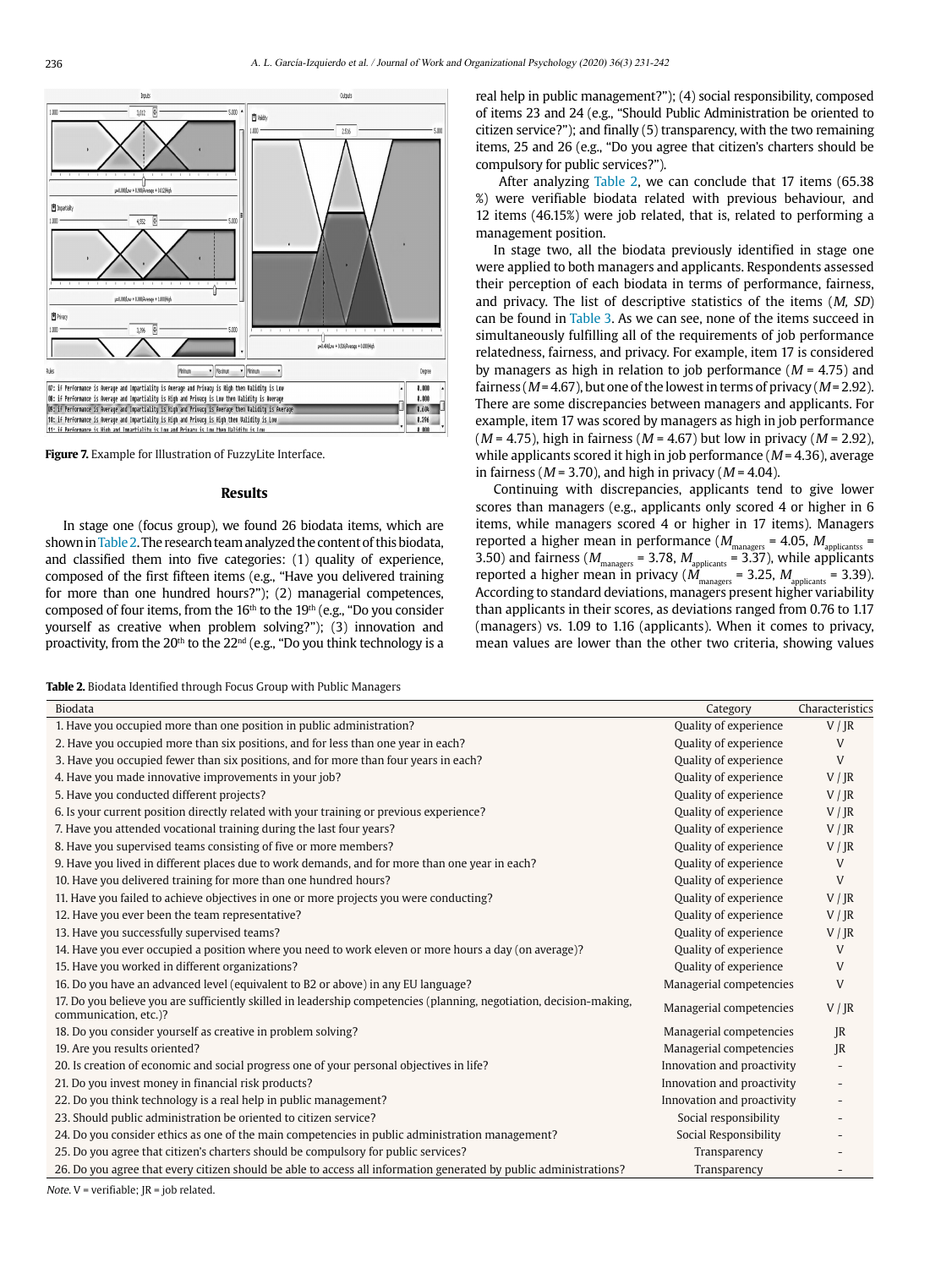#### <span id="page-6-0"></span>**Table 3.** Assessment of the Biodata according with its Validity, Fairness, and Privacy

|                                  |                          | Managers $(n = 12)$ |                                    |          |           | Applicants ( $n = 100$ ) |      |          |           |                  |           |          |      |
|----------------------------------|--------------------------|---------------------|------------------------------------|----------|-----------|--------------------------|------|----------|-----------|------------------|-----------|----------|------|
|                                  |                          |                     | Performance<br>Fairness<br>Privacy |          |           | Performance<br>Fairness  |      |          | Privacy   |                  |           |          |      |
| Category                         | Item                     | M                   | <b>SD</b>                          | $\cal M$ | <b>SD</b> | M                        | SD   | $\cal M$ | <b>SD</b> | $\boldsymbol{M}$ | <b>SD</b> | $\cal M$ | SD   |
|                                  | $\mathbf{1}$             | 4.33                | 0.49                               | 4.17     | 0.58      | 3.92                     | 1.00 | 3.49     | 1.13      | 3.39             | 1.25      | 3.64     | 1.25 |
|                                  | $\overline{2}$           | 2.83                | 1.47                               | 3.42     | 1.08      | 3.42                     | 1.00 | 3.24     | 1.10      | 3.09             | 1.19      | 3.09     | 1.26 |
|                                  | 3                        | 3.75                | 0.97                               | 3.92     | 0.67      | 3.17                     | 1.12 | 3.46     | 1.12      | 3.22             | 1.17      | 3.23     | 1.24 |
|                                  | $\overline{4}$           | 4.92                | 0.29                               | 4.17     | 0.84      | 3.50                     | 0.80 | 4.27     | 0.86      | 3.65             | 1.11      | 3.81     | 1.08 |
|                                  | 5                        | 4.67                | 0.49                               | 4.17     | 0.72      | 3.50                     | 1.17 | 4.29     | 0.79      | 3.76             | 1.09      | 3.96     | 1.07 |
|                                  | 6                        | 4.33                | 0.65                               | 3.75     | 0.87      | 3.42                     | 1.08 | 3.22     | 1.40      | 3.43             | 1.16      | 3.61     | 1.20 |
|                                  | 7                        | 3.58                | 1.08                               | 3.33     | 1.07      | 3.33                     | 1.16 | 3.99     | 0.74      | 3.66             | 1.02      | 3.68     | 1.09 |
|                                  | 8                        | 4.33                | 0.49                               | 4.17     | 0.39      | 3.33                     | 1.16 | 3.86     | 1.06      | 3.66             | 1.04      | 3.90     | 1.11 |
| Quality of experience (QOE)      | $9\,$                    | 2.83                | 0.72                               | 3.25     | 0.97      | 3.50                     | 0.91 | 2.74     | 1.29      | 3.25             | 1.06      | 2.97     | 1.26 |
|                                  | 10                       | 3.25                | 1.14                               | 3.17     | 1.03      | 3.67                     | 0.65 | 3.73     | 1.16      | 3.53             | 1.16      | 3.66     | 1.18 |
|                                  | 11                       | 3.67                | 0.78                               | 3.17     | 1.19      | 2.92                     | 1.08 | 3.00     | 1.20      | 2.87             | 1.13      | 2.53     | 1.18 |
|                                  | 12                       | 3.83                | 1.03                               | 3.58     | 0.79      | 3.50                     | 0.91 | 3.74     | 1.09      | 3.77             | 1.05      | 4.00     | 1.06 |
|                                  | 13                       | 4.50                | 0.91                               | 4.00     | 1.13      | 2.58                     | 1.51 | 4.04     | 1.04      | 3.66             | 1.04      | 3.94     | 1.04 |
|                                  | 14                       | 3.58                | 0.79                               | 2.83     | 1.03      | 3.08                     | 1.08 | 3.27     | 1.18      | 3.16             | 1.14      | 3.09     | 1.21 |
|                                  | 15                       | 4.25                | 0.45                               | 3.92     | 0.67      | 3.50                     | 1.00 | 3.34     | 1.09      | 3.39             | 1.06      | 3.41     | 1.12 |
|                                  | QOE category average     | 3.67                | 0.73                               | 3.44     | 0.81      | 3.15                     | 0.98 | 3.36     | 1.02      | 3.22             | 1.04      | 3.28     | 1.08 |
|                                  | 16                       | 4.00                | 1.13                               | 3.10     | 1.10      | 3.58                     | 0.79 | 3.80     | 1.27      | 3.44             | 1.21      | 3.93     | 1.18 |
|                                  | 17                       | 4.75                | 0.62                               | 4.67     | 0.65      | 2.92                     | 1.73 | 4.36     | 0.79      | 3.70             | 1.10      | 4.04     | 0.96 |
| Managerial competencies (MC)     | 18                       | 4.58                | 0.67                               | 3.58     | 0.90      | 3.67                     | 1.07 | 4.21     | 0.90      | 3.74             | 1.05      | 3.84     | 1.06 |
|                                  | 19                       | 4.42                | 0.52                               | 3.58     | 0.90      | 3.42                     | 1.00 | 3.84     | 0.91      | 3.51             | 1.04      | 3.71     | 1.14 |
|                                  | MC category average      | 4.44                | 0.74                               | 3.73     | 0.89      | 3.40                     | 1.15 | 4.05     | 0.97      | 3.60             | 1.10      | 3.88     | 1.09 |
|                                  | 20                       | 4.00                | 1.13                               | 3.08     | 0.90      | 2.92                     | 1.08 | 3.47     | 1.10      | 3.28             | 1.04      | 3.01     | 1.24 |
|                                  | 21                       | 2.17                | 0.84                               | 2.25     | 0.87      | 2.17                     | 1.27 | 1.91     | 1.09      | 2.31             | 1.25      | 1.71     | 1.11 |
| Innovation and proactivity (IAP) | 22                       | 4.75                | 0.45                               | 4.58     | 0.67      | 3.17                     | 1.57 | 3.30     | 1.08      | 3.51             | 1.07      | 3.49     | 1.15 |
|                                  | IAP category average     | 3.64                | 0.81                               | 3.30     | 0.81      | 2.75                     | 1.31 | 2.89     | 1.09      | 3.03             | 1.12      | 2.74     | 1.17 |
|                                  | 23                       | 4.67                | 0.49                               | 4.58     | 0.52      | 2.83                     | 1.65 | 3.05     | 1.21      | 3.02             | 1.15      | 2.91     | 1.21 |
| Social responsibility (SR)       | 24                       | 4.75                | 0.62                               | 5.00     | 0.00      | 3.00                     | 1.95 | 3.39     | 1.21      | 3.16             | 1.21      | 2.95     | 1.24 |
|                                  | SR category average      | 4.71                | 0.56                               | 4.79     | 0.26      | 2.92                     | 1.80 | 3.22     | 1.21      | 3.09             | 1.18      | 2.93     | 1.23 |
|                                  | 25                       | 4.25                | 0.97                               | 4.42     | 0.67      | 3.25                     | 1.29 | 3.05     | 1.19      | 3.17             | 1.16      | 2.99     | 1.26 |
| Transparency $(T)$               | 26                       | 4.25                | 0.62                               | 4.42     | 0.67      | 3.33                     | 1.50 | 2.94     | 1.22      | 3.31             | 1.19      | 3.04     | 1.26 |
|                                  | T category average       | 4.25                | 0.80                               | 4.42     | 0.67      | 3.29                     | 1.40 | 3.00     | 1.21      | 3.24             | 1.18      | 3.02     | 1.26 |
|                                  | Total categories average | 4.05                | 0.76                               | 3.78     | 0.80      | 3.25                     | 1.17 | 3.50     | 1.09      | 3.37             | 1.12      | 3.39     | 1.16 |

below 4 in all biodata, except when talking about items 12 and 17 in the case of applicants. In general, standard deviations show more variability and higher than in job performance and fairness criteria.

Focusing only on the biodata items with the higher scores (4 or more), managers assessed 17 items (65.38%) as characterized by high in performance, 11 items (42.31%) as high in fairness, and none (0.00%) as high in privacy. Applicants assessed 5 items (19.23%) as characterized by high in performance, none (0.00%) as high in fairness, and 2 items (7.69%) as high in privacy. Managers and applicants only agreed on 5 items (19.23%), and always related with performance (items 4, 5, 13, 17, and 18). Thus, we observed important differences in the assessment of biodata.

After studying each criterion, we elaborated a composite measure including all the criteria, that is, performance, fairness, and privacy (i.e., perceived face validity) using two different methods: (1) traditional approach (i.e., mean value of the three criteria) and (2) fuzzy logic (i.e., applying fuzzy rules). The results shown in [Table 4](#page-7-0) once again demonstrate that managers report higher scores than applicants. For example, mean values are 3.64 (traditional approach) and 3.56 (fuzzy logic) for managers, while mean values for applicants are 3.40 for traditional and 3.43 for fuzzy logic. If we only trust the traditional method, we can choose items that score the mean or higher in both the manager and applicant sample, i.e., items 1, 4, 5, 6, 8, 13, 17, 18, and 22. Applying the same rationale for fuzzy logic, the items are 1, 4, 5, 8, 13, 16, 17, 18, 19, and 22. Both approaches agreed on 8 items (i.e., 1, 4, 5, 8, 13, 17, 18, and 22) which represents 30.77% of the total biodata items. Most of these are verifiable and job-related, except item 18, which is non-verifiable, and item 22, which is neither verifiable nor related to the work setting. Similarly, most are related with the quality of experience category and none belong to the social responsibility or transparency categories.

Given the fact that there are differences between managers and applicants, and between the two approaches (traditional vs. fuzzy), we wanted to further investigate the correspondence between them. We therefore classified the items as "inadequate" if they had face validity below the average, and "adequate" if they are at the average value of each category or higher. We used this criterion for making comparisons with the traditional approach because the fuzzy logic approach only gives us one data per biodata.

We then made four comparisons: two comparisons between participants scores (managers vs. applicants), depending on the approach (traditional vs. fuzzy logic), and two comparisons between the approaches, depending on the type of participants who score. The results of the comparisons are shown in [Table 5.](#page-8-1) As can be seen, managers and applicants performed different classifications, irrespective of the approach used (traditional or fuzzy), but there is an association between the type of participants according with the approach, i.e., the classification performed by managers using traditional and fuzzy methods ( $\lambda$  = .67,  $p \le$  .001), and by applicants ( $\lambda$  = .83,  $p \le$  .001) using both methods. These results indicate that managers and applicants are scoring in a substantially different way, and that the fuzzy approach is able to refine the scoring method in both collectives.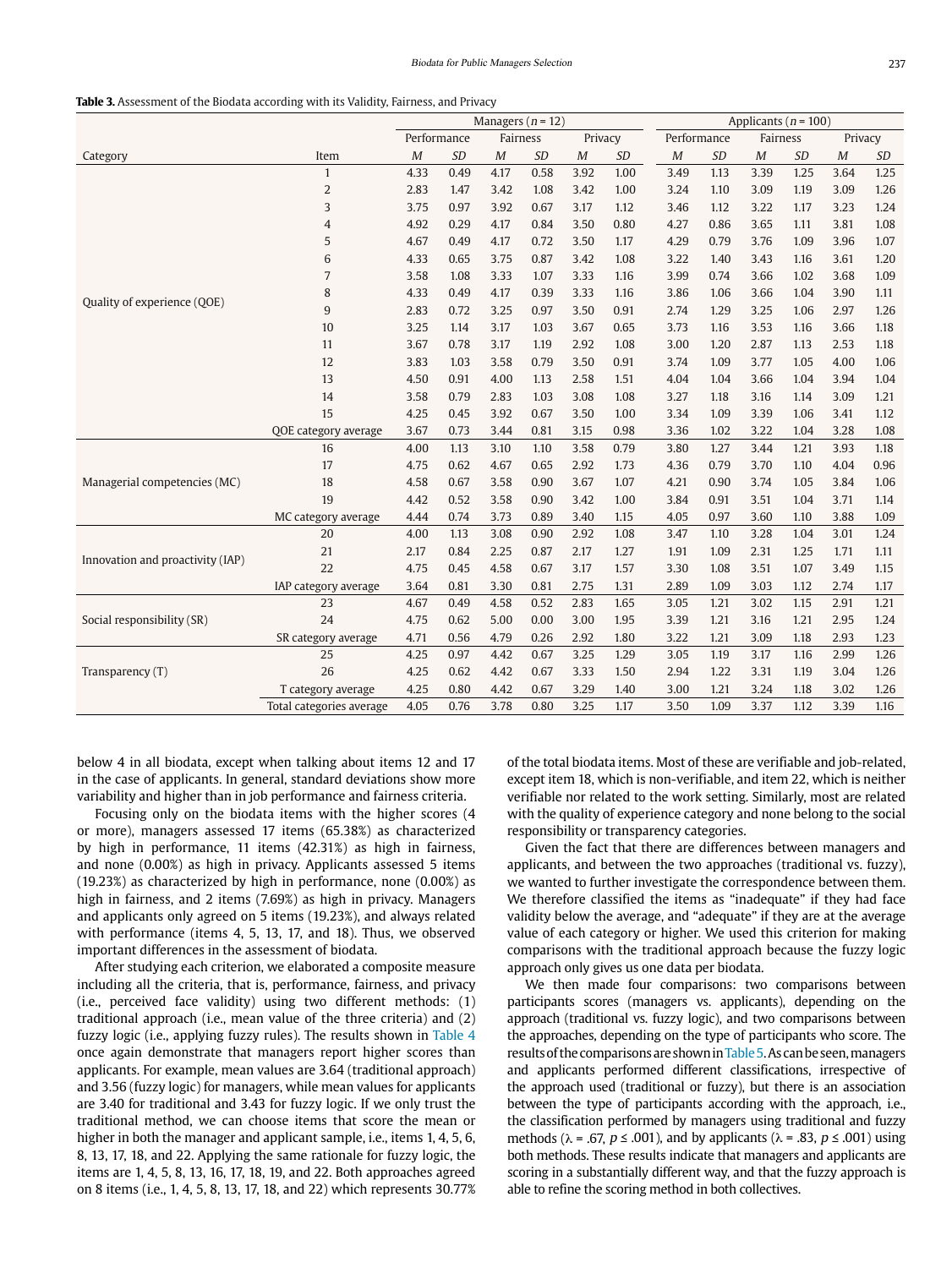#### <span id="page-7-0"></span>**Table 4.** Perceived Validity of Biodata by Means of Traditional and Fuzzy Logic Approaches

|                                  |                          | Managers ( $n = 12$ ) |      |             | Applicants ( $n = 100$ ) |      |             |
|----------------------------------|--------------------------|-----------------------|------|-------------|--------------------------|------|-------------|
|                                  |                          | Traditional           |      |             | Traditional              |      |             |
| Category                         | Item                     | $\mathbf M$           | SD   | Fuzzy logic | M                        | SD   | Fuzzy logic |
| Quality of experience (QOE)      | $\mathbf{1}$             | 4.14                  | 0.58 | 4.20        | 3.51                     | 1.00 | 3.61        |
|                                  | $\overline{c}$           | 3.22                  | 0.86 | 2.73        | 3.14                     | 0.95 | 3.13        |
|                                  | 3                        | 3.61                  | 0.57 | 3.91        | 3.30                     | 0.98 | 3.35        |
|                                  | $\overline{4}$           | 4.19                  | 0.39 | 4.12        | 3.91                     | 0.83 | 3.92        |
|                                  | 5                        | 4.11                  | 0.56 | 4.12        | 4.00                     | 0.79 | 4.12        |
|                                  | 6                        | 3.83                  | 0.63 | 3.83        | 3.42                     | 0.99 | 3.33        |
|                                  | $\overline{7}$           | 3.41                  | 0.62 | 3.45        | 3.78                     | 0.76 | 3.81        |
|                                  | $\, 8$                   | 3.94                  | 0.51 | 4.16        | 3.81                     | 0.82 | 3.97        |
|                                  | 9                        | 3.19                  | 0.46 | 2.71        | 2.99                     | 0.91 | 2.66        |
|                                  | 10                       | 3.36                  | 0.59 | 3.34        | 3.64                     | 1.00 | 3.73        |
|                                  | 11                       | 3.25                  | 0.45 | 3.13        | 2.80                     | 0.88 | 2.41        |
|                                  | 12                       | 3.61                  | 0.80 | 3.42        | 3.84                     | 0.79 | 3.90        |
|                                  | 13                       | 3.64                  | 0.77 | 3.66        | 3.88                     | 0.79 | 4.07        |
|                                  | 14                       | 3.69                  | 0.77 | 3.17        | 3.17                     | 0.96 | 3.23        |
|                                  | 15                       | 3.17                  | 0.69 | 2.87        | 3.38                     | 0.91 | 3.46        |
|                                  | QOE category average     | 3.62                  | 0.62 | 3.52        | 3.50                     | 0.89 | 3.51        |
| Managerial competencies (MC)     | 16                       | 3.56                  | 0.41 | 3.71        | 3.72                     | 0.96 | 3.87        |
|                                  | 17                       | 4.11                  | 0.54 | 3.98        | 4.04                     | 0.74 | 4.16        |
|                                  | 18                       | 3.94                  | 0.45 | 3.77        | 3.93                     | 0.76 | 3.98        |
|                                  | 19                       | 3.33                  | 0.84 | 3.71        | 3.69                     | 0.78 | 3.76        |
|                                  | MC category average      | 3.74                  | 0.56 | 3.78        | 3.85                     | 0.81 | 3.94        |
| Innovation and proactivity (IAP) | 20                       | 3.17                  | 0.73 | 3.00        | 3.25                     | 0.91 | 3.41        |
|                                  | 21                       | 2.19                  | 0.92 | 1.99        | 1.98                     | 0.91 | 1.79        |
|                                  | 22                       | 3.97                  | 0.78 | 4.17        | 3.44                     | 0.88 | 3.44        |
|                                  | IAP category average     | 3.11                  | 0.81 | 3.05        | 2.89                     | 0.90 | 2.88        |
| Social responsibility (SR)       | 23                       | 3.58                  | 0.38 | 3.23        | 2.99                     | 0.99 | 2.90        |
|                                  | 24                       | 4.03                  | 0.48 | 3.75        | 3.16                     | 1.04 | 3.16        |
|                                  | SR category average      | 3.81                  | 0.43 | 3.49        | 3.08                     | 1.02 | 3.03        |
| Transparency (T)                 | 25                       | 4.25                  | 0.59 | 4.22        | 3.07                     | 1.00 | 3.06        |
|                                  | 26                       | 4.17                  | 0.67 | 4.19        | 3.10                     | 0.97 | 2.90        |
|                                  | T category average       | 4.21                  | 0.63 | 4.21        | 3.09                     | 0.99 | 2.98        |
|                                  | Total categories average | 3.64                  | 0.62 | 3.56        | 3.40                     | 0.90 | 3.43        |

#### **Discussion**

The present study aims to identify the most effective biodata items to perform a personnel selection procedure for public manager positions according with manager and applicant face validity. In addition, we explore the use of fuzzy logic in an attempt to improve the selection of biodata. We can draw some conclusions from our results: (1) it is difficult to find biodata items that simultaneously fulfill all three criteria of performance prediction, fairness, and privacy; (2) privacy is considered low in all situations; (3) managers and applicants differ substantially in their assessment of biodata items; (4) most of the best-assessed items are verifiable and job related; (5) the fuzzy logic approach is related with the traditional approach, but shows different results; (6) combining both approaches, we can find 8 adequate biodata; (7) the chosen items mostly belong to the quality of experience category (5 items), followed by the managerial competencies category (2 items), and the remaining two belong to the innovation and proactivity categories (1 item). We will now discuss these findings.

The difficulties encountered in finding a biodata item that is perceived as adequate for performance prediction, while at the same time ensuring fairness and guaranteeing privacy, may be explained by the findings by [Furnham \(2017\),](#page-9-5) where biodata were considered lacking in terms of validity, practicality, and legality. Since no biodata meets all the criteria, practitioners tend to see this assessment

technique as insufficiently appropriate. This can be seen as one of the caveats of the science-practice gap in biodata. To contribute to filling this gap, we encourage performing and reporting more research on biodata at item-level in applied contexts ([Breaugh, 2009](#page-9-2)) in the way we present in this research.

The findings also indicate that data privacy regarding almost all biodata items is not a fulfilled criterion in terms of face validity in both target groups: managers and applicants. These findings indicate that human resources specialists that design selection procedures for public manager positions should take a more careful approach to the issue of privacy and biodata. More research should be carried out in this regard, in order to gain a deeper understanding of what motivates individuals to consider some biodata items more private than others, and why they are unlikely to disclose this kind of information during a personnel selection procedure.

The discrepancies between managers and applicants is another interesting issue. We can see in our results that applicants tend to assign lower validity scores than managers, yet both have a similar opinion as to which biodata items are useful. This result could be due to some artifacts, for example, sampling issues (differences in sample size, demographics, etc.). We believe that further research should be conducted to verify these differences in biodata scoring.

Our results also show that items that are verifiable and job related obtain better scores than others. These results contribute to previous literature focused on identifying which biodata demonstrate a higher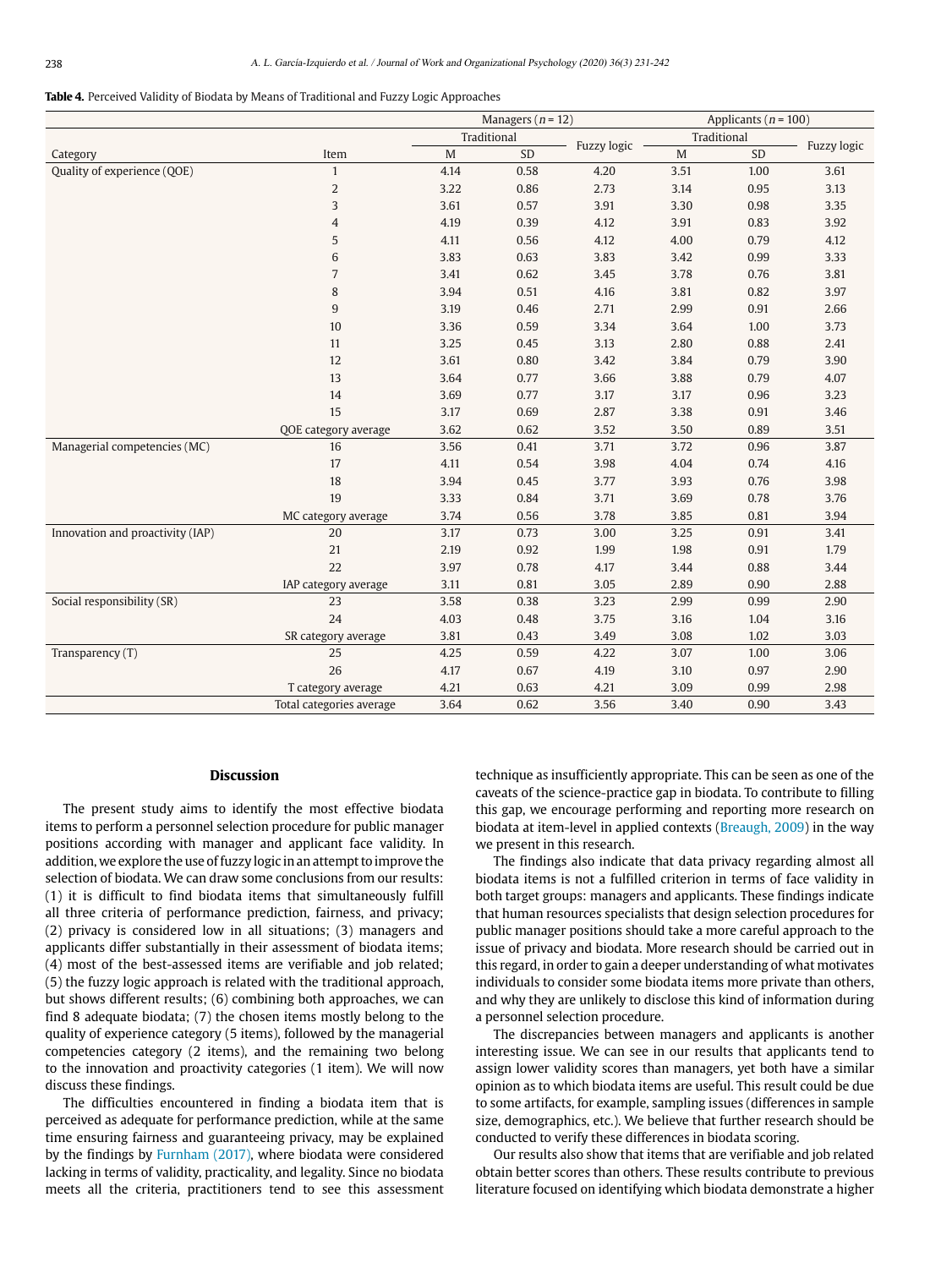<span id="page-8-1"></span>

|  | <b>Table 5.</b> Comparisons by Collective (managers vs. applicants) and Approach (traditional vs. fuzzy logic) |  |  |  |  |  |  |  |
|--|----------------------------------------------------------------------------------------------------------------|--|--|--|--|--|--|--|
|--|----------------------------------------------------------------------------------------------------------------|--|--|--|--|--|--|--|

| Comparison                                     |                 | Applicants     |          |     |                  |
|------------------------------------------------|-----------------|----------------|----------|-----|------------------|
|                                                | <b>Managers</b> | Inadequate     | Adequate | λ   | $\boldsymbol{p}$ |
| Managers vs. Applicants (Traditional approach) | Inadequate      | 8              | 5        | .28 | .237             |
|                                                | Adequate        | $\overline{4}$ | 9        |     |                  |
|                                                |                 | Applicants     |          |     |                  |
|                                                | <b>Managers</b> | Inadequate     | Adequate | λ   | p                |
| Managers vs. Applicants (Fuzzy logic)          | Inadequate      |                | 4        | .22 | .405             |
|                                                | Adequate        | 5              | 10       |     |                  |
|                                                |                 | Fuzzy logic    |          |     |                  |
| Traditional vs. Fuzzy logic                    | Traditional     | Inadequate     | Adequate | λ   | $\boldsymbol{D}$ |
|                                                | Inadequate      | 10             | 3        | .67 | .001             |
| (Managers)                                     | Adequate        |                | 12       |     |                  |
|                                                |                 | Fuzzy logic    |          |     |                  |
| Traditional vs. Fuzzy logic                    | Traditional     | Inadequate     | Adequate | λ   | D                |
|                                                | Inadequate      | 11             |          | .83 | < 0.001          |
| (Applicants)                                   | Adequate        |                | 3        |     |                  |

Note. An item is classified as adequate if its face validity is at the average value or higher.

relationship with job performance or turnover (e.g., [Becton et al.,](#page-9-3)  [2009;](#page-9-3) [Cole et al., 2003;](#page-9-10) [Schmitt et al., 2003\)](#page-10-3). We can also affirm that we found positive reactions to this kind of biodata from both managers and applicants. We would therefore recommend limiting the use of biodata to those items regarded as verifiable and jobrelated (items 1, 4, 5, 8, 13, and 17) as good practice that helps to avoid negative applicant reactions and intention to litigate [\(Salgado](#page-10-7)  [et al., 2017\)](#page-10-7). Regarding categories, we found that the chosen items are mostly from "quality of experience", followed by "managerial competencies", and the "proactivity and innovation" categories. These findings help us to establish which managerial competencies should be focused on when developing biodata scales.

To summarize the aforementioned, our research findings indicate a number of practical implications, namely, (1) there are 8 items that may be useful in the selection of managers, although two of them should be discarded; (2) to ensure positive reactions, biodata items should be simultaneously verifiable, job-related, and related with respondents' quality of experience; and finally, (3) we have obtained some fuzzy rules than may help in the decision process when choosing biodata, but consideration should be given to whether the added value of fuzzy logic justifies its use in applied contexts. In our study, we also wished to explore the use of fuzzy logic to choose biodata. Both approaches have reached similar outcomes, but with some slight differences. Using the traditional approach we found 9 appropriate biodata items, while using fuzzy logic we found 10. Differences were found with 3 items: item 6 is appropriate according with the traditional approach, but items 16 and 19 are appropriate according with fuzzy logic. Thus, when combining the traditional and fuzzy logic approaches, we found 8 effective biodata items (1, 4, 5, 8, 13, 17, 18, and 22) that fulfill the research-imposed criteria and could consequently be used in personnel selection procedures for public manager positions. Although we can conclude that combining traditional and fuzzy logic approaches improves biodata item selection, the results of our research suggest that practitioners may find some drawbacks to its use: (1) fuzzy data analysis requires training, which costs both time and money; (2) the benefit of using both approaches is minimal when compared to using only the traditional approach, which is faster and cheaper. Nevertheless, from a scientific point of view, we encourage further research on this topic. Although fuzzy logic may be seen as a hard-to-follow mathematical procedure, fuzzy logic could be useful for decision making in personnel selection when combining data or information from different sources and metrics, as when mixing qualitative (e.g., verbal, document, archival information) with quantitative (e.g., different test scoring methods), creating fuzzy rules and screening candidates according with such rules. Another approach that permits the combination of information from different sources for making decisions, which we have explored previously [\(García-Izquierdo et al., 2010](#page-9-14)), is the maximum entropy principle, but this also requires advanced statistical knowledge. We need to acknowledge that some methodologies are difficult to implement in applied settings, and recognize the need to fill this gap between science and practice.

The present paper has some limitations that should be commented on. First, we are only examining perception, not the functioning of biodata. Further research should verify if the items we have found as adequate from the point of view of managers and applicants are able to predict job performance. However, we believe that our study represents a further step towards reaching a consensus as to which characteristics biodata items must present, at least in the public sector. Another limitation is related to the generalizability of our research findings. The manager sample size is small and pertains to a single organization, as we focused on only one administration in a local area of Spain. That said, the quality of the respondents, as experts, makes the results highly valuable.

#### **Conflict of Interest**

The authors of this article declare no conflict of interest.

#### **Acknowledgements**

This research would not have been possible without the cooperation of the applicants, experts, and managers who helpfully participated in the research. We want to thank Adrian Furnham (University College of London), Begoña Herminia Menéndez López (Universidad de Oviedo) and Dana Balas Timar (Aurel Vlaicu University of Arad) for their help and fruitful commentaries.

#### **Note**

<sup>1</sup>The data that support the findings of this study are available on request from the corresponding author, ALGI. The data are not publicly available due to their containing information that could compromise the privacy of research participants.

#### **References**

<span id="page-8-0"></span>Aguado, D., Andrés, J. C., García-Izquierdo, A. L., & Rodríguez, J. (2019). LinkedIn "Big Four": Job performance validation in the ICT Sector.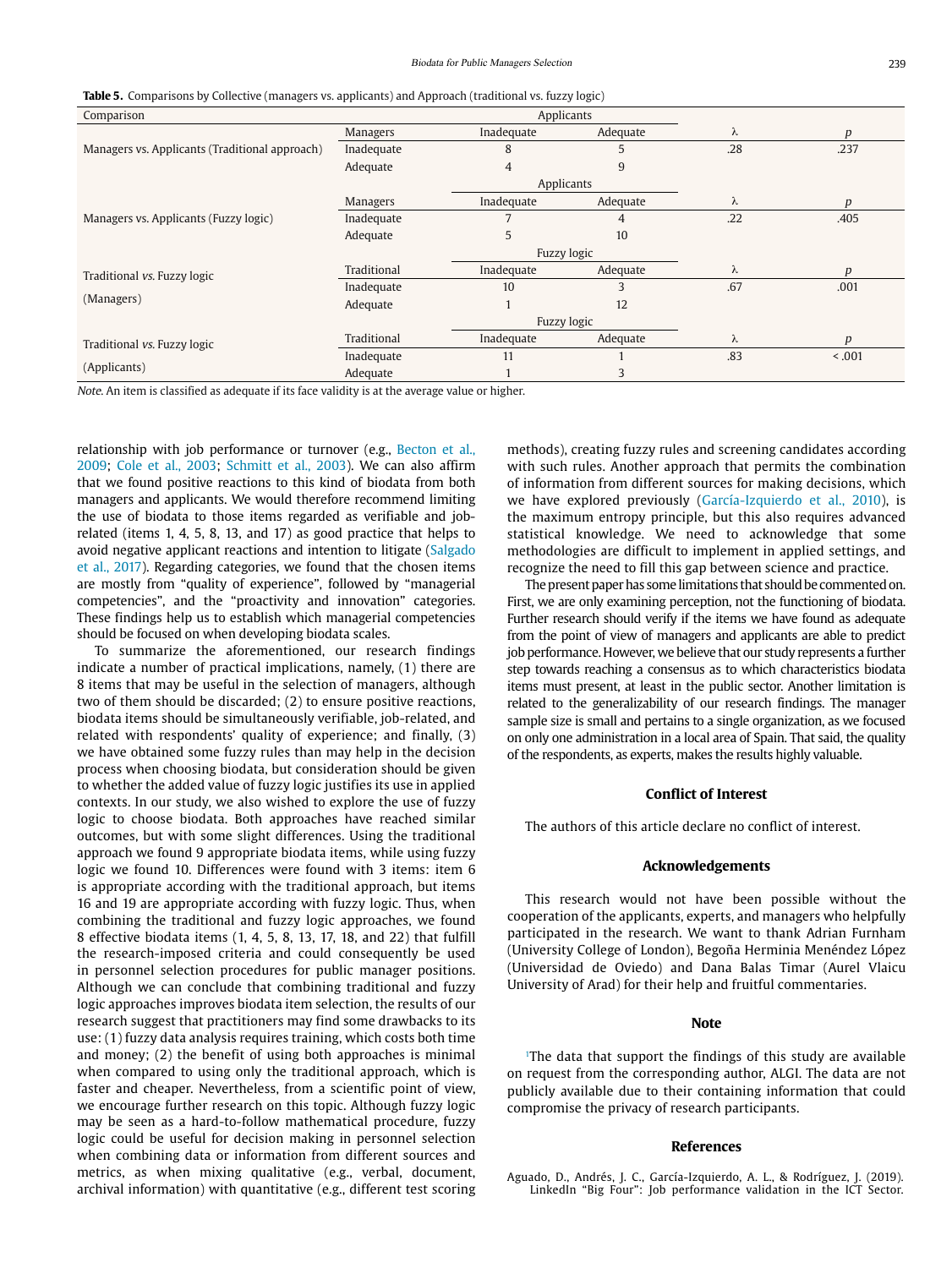Journal of Work and Organizational Psychology, 35(2), 53-64. [https://](https://doi.org/10.5093/jwop2019a7) [doi.org/10.5093/jwop2019a7](https://doi.org/10.5093/jwop2019a7)

- <span id="page-9-19"></span>Ahmed, I., Sultana, I., Paul, S. K., & Azeem, A. (2013). Employee performance evaluation: A fuzzy approach. International Journal of Productivity and Performance Management, 62(7), 718-734. [https://doi.org/10.1108/](https://doi.org/10.1108/IJPPM-01-2013-0013) [IJPPM-01-2013-0013](https://doi.org/10.1108/IJPPM-01-2013-0013)
- <span id="page-9-13"></span>Allworth, E., & Hesketh, B. (1999). Construct-oriented biodata: Capturing change-related and contextually relevant future performance. International Journal of Selection and Assessment, 7(2), 97-111. <https://doi.org/ 10.1111/1468-2389.00110>
- <span id="page-9-1"></span>Alonso, P., Moscoso, S., & Cuadrado, D. (2015). Procedimientos de selección de personal en pequeñas y medianas empresas españolas [Personnel selection procedures in Spanish small and medium size organizations]. Journal of Work and Organizational Psychology, 31(2), 79-89. [https://](https://doi.org/ 10.1016/j.rpto.2015.04.002) [doi.org/ 10.1016/j.rpto.2015.04.002](https://doi.org/ 10.1016/j.rpto.2015.04.002)
- Alonso, P., Táuriz, G., & Choragwicka, B. (2009). Valoraciones de méritos (Training and experience) en la administración pública y la empresa: fiabilidad, validez y discriminación de género [Merit ratings (Training and experience) in the public administration and industry: Reliability, validity and gender differences]. Journal of Work and Organizational Psychology, 25(3), 245-248. [https://doi.org/10.4321/s1576-](https://doi.org/10.4321/s1576-59622009000300005) [59622009000300005](https://doi.org/10.4321/s1576-59622009000300005)
- <span id="page-9-16"></span>Anderson, N., Salgado, J. F., & Hülsheger, U. R. (2010). Applicant reactions in selection: Comprehensive meta-analysis into reaction generalization versus situational specificity. International generalization versus situational specificity. International Journal of Selection and Assessment, 18(3), 291-304. [https://doi.](https://doi.org/10.1111/j.1468-2389.2010.00512) [org/10.1111/j.1468-2389.2010.00512](https://doi.org/10.1111/j.1468-2389.2010.00512)
- <span id="page-9-11"></span>Barrick, M. R., & Zimmerman, R. D. (2005). Reducing voluntary, avoidable turnover through selection. Journal of Applied Psychology, 90(1), 159-166. https://doi.org/10.1037/0021-9010.90.1.159
- <span id="page-9-3"></span>Becton, J. B., Matthews, M. C., Hartley, D. L., & Whitaker, D. H. (2009). Using biodata to predict turnover, organizational commitment, and job performance in healthcare. International Journal of Selection and Assessment, 17(2), 189-202. [https://doi.org/10.1111/j.1468-](https://doi.org/10.1111/j.1468-2389.2009.00462.x) [2389.2009.00462.x](https://doi.org/10.1111/j.1468-2389.2009.00462.x)
- Becton, J. B., Matthews, M. C., Hartley, D. L., & Whitaker, D. H. (2012). Using biodata as a predictor of errors, tardiness, policy violations, overall job performance, and turnover among nurses. Journal of Management & Organization, 18(5), 714-727. [https://doi.org/10.5172/](https://doi.org/10.5172/jmo.2012.18.5.714) [jmo.2012.18.5.714](https://doi.org/10.5172/jmo.2012.18.5.714)
- <span id="page-9-8"></span>Bliesener, T. (1996). Methodological moderators in validating biographical data in personnel selection. Journal of Occupational and Organizational Psychology, 69(1), 107-120. [https://doi.org/10.1111/j.2044-8325.1996.](https://doi.org/10.1111/j.2044-8325.1996.tb00603.x) [tb00603.x](https://doi.org/10.1111/j.2044-8325.1996.tb00603.x)
- Bradburn, J., & Schmidt, N. (2019). Combining cognitive and noncognitive predictors and impact on selected individual demographics: An illustration. International Journal of Selection and Assessment, 27(1), 21-30. https://doi.org/10.1111/ijsa.12234
- Brauers, W. K. M., & Zavadskas, E. K. (2012). Robustness of MULTIMOORA: A method for multi-objective optimization. Informatica, 23(1), 1-25. <https://doi.org/10.15388/Informatica.2012.346>
- <span id="page-9-2"></span>Breaugh, J. A. (2009). The use of biodata for employee selection: Past research and future directions. Human Resource Management Review, 19(3), 219-231. https://doi.org/10.1016/j.hrmr.2009.02.003
- Breaugh, J., Labrador, J., Frye, K., Lee, D., Lammer, V., & Cox, J. (2014). The value of biodata for selecting employees: Comparable results for job incumbent and job applicant samples? Journal of Organizational Psychology, 14(1), 40-51.
- <span id="page-9-0"></span>Castaño A. M., Fontanil, Y., & García-Izquierdo, A. L. (2019). "Why can't I become a manager?"—A systematic review of gender stereotypes and organizational discrimination. International Journal of Environmental Research and Public Health, 16(10), 1813. [https://doi.org/10.3390/](https://doi.org/10.3390/ijerph16101813) [ijerph16101813](https://doi.org/10.3390/ijerph16101813)
- Castaño, A. M. & García-Izquierdo, A. L. (2019). Competency vocational training as a strategy for improving public management. Aula Abierta, 48(4), 393-406.<https://doi.org/10.17811/rifie.48.4.2019.393-406>
- <span id="page-9-10"></span>Cole, M. S., Feild, H. S., & Giles, W. F. (2003). Using recruiter assessments of applicants' résumé content to predict applicant mental ability and Big Five personality dimensions. International Journal of Selection and Assessment, 11(1), 78-88. <https://doi.org/10.1111/1468-2389.00228>
- <span id="page-9-12"></span>Cucina, J. M., Caputo, P. M., Thibodeaux, H. F., & MacLane, C. N. (2012). Unlocking the key to biodata scoring: A comparison of empirical, rational, and hybrid approaches at different sample sizes. Personnel<br>Psychology, 65(2), 385-428. https://doi.org/10.1111/j.1744-Psychology, 65(2), 385-428. https://doi.org/10.1111/j.1744- 6570.2012.01244.x
- Cucina, J. M.., Caputo, P. M., Thibodeaux, H. F., MacLane, C. N., & Bayless, J. M. (2013). Scoring biodata: Is it rational to be quasi-rational? International Journal of Selection and Assessment, 21(2), 226-232. <https://doi.org/10.1111/ijsa.12032>
- <span id="page-9-4"></span>Dean, M. A. (2013). Examination of ethnic group differential responding on a biodata instrument. Journal of Applied Social Psychology, 43(9), 1905-1917. https://doi.org/10.1111/jasp.12212
- Dean, M. A., & Russell, C. J. (2005). An examination of biodata theorybased constructs in a field context. International Journal of Selection and Assessment, 13(2), 139-149. https://doi.org/10.1111/j.0965- 075X.2005.00308.x
- <span id="page-9-27"></span>Dursun, M., & Karsak, E. E. (2010). A fuzzy MCDM approach for personnel selection. Expert Systems with Applications, 37(6), 4324-4330. https:// doi.org/10.1016/j.eswa.2009.11.067
- <span id="page-9-23"></span>Dropulic Ruzic, M., Skenderovic, J., & Trost Lesic, K. (2016). Application of the Mamdani fuzzy inference system to measuring HRM performance in hotel companies – A pilot study. Teorija in Praksa, 53, 976- 999.
- <span id="page-9-5"></span>Furnham, A. (2008). HR professionals' beliefs about, and knowledge of, assessment techniques and psychometric tests. International Journal of Selection and Assessment, 16(3), 300-305. [https://doi.org/10.1111/](https://doi.org/10.1111/j.1468-2389.2008.00436.x) [j.1468-2389.2008.00436.x](https://doi.org/10.1111/j.1468-2389.2008.00436.x)
- Furnham, A. (2017). The contribution of others' methods in recruitment and selection: Biodata, references, résumés and CVs. In H. W. Goldstein, E. D. Pulakos, J. Pasmore, & C. Semedo (Eds.), The Wiley Blackwell handbook of the psychology of recruitment, selection, and employee retention (pp. 202-225). Wiley-Blackwell.
- <span id="page-9-14"></span>García-Izquierdo, A. L., & García-Izquierdo, M. (2007). Discriminación, igualdad de oportunidades en el empleo y selección de personal en España [Discrimination, equal employment opportunities and personnel selection in Spain]. Revista de Psicología del Trabajo y de las Organizaciones, 23(1), 111-138. [https://www.redalyc.org/articulo.](https://www.redalyc.org/articulo.oa?id=231317574007) [oa?id=231317574007](https://www.redalyc.org/articulo.oa?id=231317574007)
- García-Izquierdo, A. L., Moreno, B., & García-Izquierdo, M. (2010). Applying information theory to small groups assessment: Emotions and wellbeing at work. The Spanish Journal of Psychology, 13(1), 309-328. <https://doi.org/10.1017/S1138741600003887>
- García-Izquierdo, A. L., Ramos-Villagrasa, P. J., & Castaño, A. (2015). e-Recruitment, gender discrimination, and organizational results of listed companies on the Spanish Stock Exchange. Journal of Work and Organizational Psychology, 31(3), 155-164. [https://doi.org/10.1016/j.](https://doi.org/10.1016/j.rpto.2015.06.003) [rpto.2015.06.003](https://doi.org/10.1016/j.rpto.2015.06.003)
- <span id="page-9-24"></span>Goguen, J. A. (1967). L-fuzzy sets. Journal of Mathematical Analysis and Applications, 18(1), 145-174. [https://doi.org/10.1016/0022-](https://doi.org/10.1016/0022-247X(67)90189-8) [247X\(67\)90189-8](https://doi.org/10.1016/0022-247X(67)90189-8)
- <span id="page-9-21"></span>Guedes, M. J., & Goncalves, V. C. (2019). Top managers' characteristics as causal explanations for self-reported performance. Journal of Business Research, 101, 869- 874. https://doi.org/10.1016/j.jbusres.2018.11.014
- <span id="page-9-28"></span>Güngör., Z., Serhadlıoglu, G., & Kesen, S. E. (2009). A Fuzzy AHP approach to staff selection problem. Applied Soft Computing, 9(6), 641-646. https://doi.org/10.1016/j.asoc.2008.09.003
- <span id="page-9-7"></span>Harold, C. M., McFarland, L. A., & Weekley, J. A. (2006). The validity of verifiable and non-verifiable biodata items: An examination across applicants and incumbents. International Journal of Selection and Assessment, 14(4), 336-346. https://doi.org/10.1111/j.1468-2389.2006.00355.x
- <span id="page-9-17"></span>Hausknecht, J. P, Day, D. V., & Thomas, S. C. (2004). Applicant reactions to selection procedures: An updated model and meta-analysis. Personnel Psychology, 57(3), 639-683. https://doi.org/10.1111/j.1744- 6570.2004.00003.x
- <span id="page-9-22"></span>Henriques, P. L., Matos, P. V., Jeronimo, H. M., Mosquera, P., da Silva, F. P., & Bacalhau, J. (2018). University or polytechnic? A fuzzy-set approach of prospective students' choice and its implications for higher education institutions' managers. Journal of Business Research, 89, 435- 441. https://doi.org/10.1016/j.jbusres.2017.12.024
- <span id="page-9-20"></span>Hesketh, B., Hesketh, T., Hansen, J.-I., & Goranson, D. (1995). Use of fuzzy variables in developing new scales from the strong interest inventory. Journal of Counseling Psychology, 42(1), 85-99. [https://doi.](https://doi.org/10.1037/0022-0167.42.1.85) [org/10.1037/0022-0167.42.1.85](https://doi.org/10.1037/0022-0167.42.1.85)
- Hesketh, T., Pryor, R., & Hesketh, B. (1988). An application of a computerized fuzzy graphic rating scale to the psychological measurement of individual differences. International Journal of Man-Machine Studies, 29(1), 21-35. https://doi.org/10.1016/S0020-7373(88)80029-4
- <span id="page-9-6"></span>Hough, L. M., Eaton, N. K., Dunnette, M. D., Kamp, J. D., & McCloy, R. A. (1990). Criterion-related validities of personality constructs and the effect of response distortion on those validities. Journal of Applied Psychology, 75(5), 581-595. https://doi.org/10.1037/0021-9010.75.5.581
- <span id="page-9-18"></span>Hryhoruk, P. M., Khrushch, N. A., & Grygoruk, S. S. (2017). An approach to construct fuzzy preference relationships for managerial decision making. Scientific Bulletin of Polissia, 4, 92-99. [https://doi.](https://doi.org/10.25140/2410-9576-2017-2-4(12)-92-99) [org/10.25140/2410-9576-2017-2-4\(12\)-92-99](https://doi.org/10.25140/2410-9576-2017-2-4(12)-92-99)
- <span id="page-9-9"></span>Hunter, J. E., & Hunter, R. F. (1984). Validity and utility of alternative predictors of job performance. Psychological Bulletin, 96(1), 72-98. <https://doi.org/10.1037/0033-2909.96.1.72>
- <span id="page-9-15"></span>Imus, A., Schmitt, N., Kim, B., Oswald, F. L., Merritt, S., & Wrestring, A. F. (2011). Differential item functioning in biodata: Opportunity access as an explanation of gender- and race- related DIF. Applied Measurement in Education, 24(1), 71-94. https://doi.org/10.1080/08957347.2011.532412
- <span id="page-9-29"></span>Jessop, A. (2004). Minimally biased weight determination in staff. Journal of Operation Research, 153(2), 433-444. [https://doi.org/10.1016/](https://doi.org/10.1016/S0377-2217(03)00163-2) [S0377-2217\(03\)00163-2](https://doi.org/10.1016/S0377-2217(03)00163-2)
- <span id="page-9-25"></span>Kaufmann, A., & Gupta, M. M. (1991). Introduction to fuzzy arithmetic: Theory and applications. Van Nostrand Reinhold.
- <span id="page-9-26"></span>Lee, C. C. (1990a). Fuzzy logic in control systems: Fuzzy logic controller - Part I. IEEE Transactions on Systems Man and Cybernetics, 20(2), 404- 418. https://doi.org/10.1109/21.52551
- Lee, C. C. (1990b). Fuzzy logic in control systems: Fuzzy logic controller Part II. IEEE Transactions on Systems Man and Cybernetics, 20(2), 419- 435. https://doi.org/10.1109/21.52552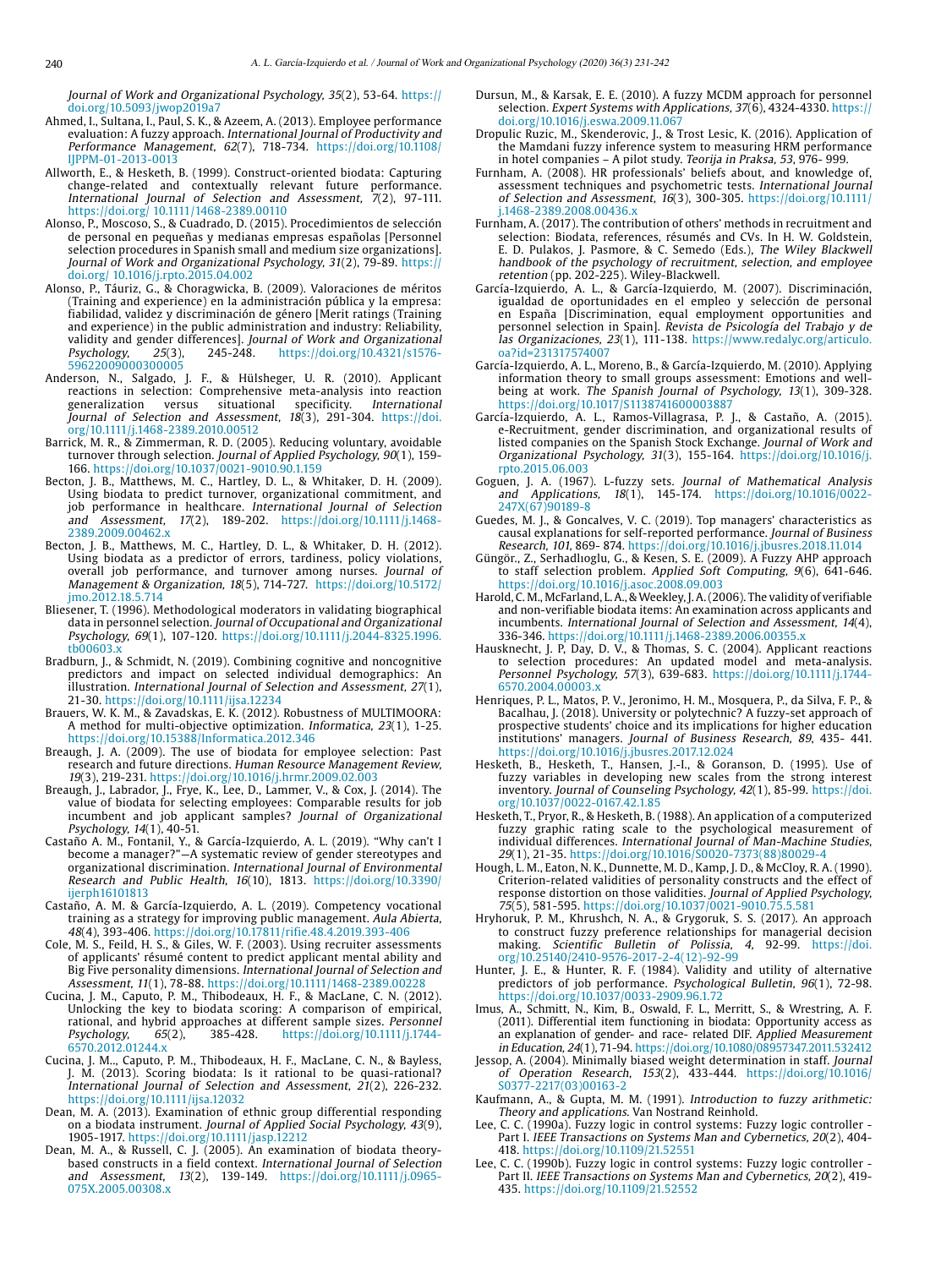- <span id="page-10-22"></span>Longo, F., Nicoletti, L., & Padovano, A. (2019). Modeling workers' behavior: A human factors taxonomy and a fuzzy analysis in the case of industrial accidents. International Journal of Industrial Ergonomics, 69, 29- 47. <https://doi.org/10.1016/j.ergon.2018.09.002>
- <span id="page-10-11"></span>Mael, F. A., & Hirsch, A. C. (1993). Rainforest empiricism and quasirationality: Two approaches to objective biodata. Personnel Psychology, 46(4), 719-738. https://doi.org/10.1111/j.1744-6570.1993.tb01566.x
- <span id="page-10-25"></span>Mamdani, E. H. (1974). Application of fuzzy algorithms for control of simple dynamic plant. Proceedings of the Institution of Electrical Engineers, 121(12), 1585-1588. https://doi.org/10.1049/piee.1974.0328
- Mamdani, E. H., & Assilian, S. (1975). An experiment in linguistic synthesis with a fuzzy logic controller. *International Journal of Man-Machine*<br>*Studies, 7*(1), 1-13. https://doi.org/10.1016/S0020-7373(75)80002-2
- <span id="page-10-12"></span>Mitchell, T. W., & Klimoski, R. J. (1982). Is it rational to be empirical? A test of methods for scoring biographical data. Journal of Applied Psychology, 67(4), 411-418. https://doi.org/10.1037/0021-9010.67.4.411
- <span id="page-10-8"></span>Mount, M. K., Witt, L. A., & Barrick, M. R. (2000). Incremental validity of empirically keyed biodata scales over GMA and the five factor personality constructs. Personnel Psychology, 53, 299-323. [https://doi.](https://doi.org/10.1111/j.1744-6570.2000.tb00203.x) [org/10.1111/j.1744-6570.2000.tb00203.x](https://doi.org/10.1111/j.1744-6570.2000.tb00203.x)
- <span id="page-10-15"></span>Mumford, M. D., & Stokes, G. S. (1992). Developmental determinants of individual action: Theory and practice in the application of background data measures. In M. Dunnette & Hough, L. M. (Eds.), Handbook of Industrial and Organizational Psychology (pp. 61-138). Consulting Psychologist Press.
- <span id="page-10-13"></span>Myors, B., Lievens, F., Schollaert, E., Van Hoye, G., Cronshaw, S. F., & Mladinic, A., Rodriguez, V., Aguinis, H., Steiner, D. D., Rolland, F., Schuler, H., Frintrup, A., Nikolaou, I., Tomprou, M., Subramony, S., Raj, S. B., Tzafrir, S., Bamberger, P., Bertolino, M., Mariani, M., … Sackett, P. R. (2008). Broadening international perspectives on the legal environment<br>for personnel selection. *Industrial and Organizational Psychology*: Perspectives on Science and Practice,  $1(\overline{2})$ , 266-270. [https://doi.](https://doi.org/10.1111/j.1754-9434.2008.00045.x) [org/10.1111/j.1754-9434.2008.00045.x](https://doi.org/10.1111/j.1754-9434.2008.00045.x)
- <span id="page-10-10"></span>O'Connel, M. S., Hattrup, K., Doverspike, D., & Cober, A. (2002). The validity of "mini" simulations for Mexican salespeople. Journal of Business and Psychology, 16, 593-599. https://doi.org/10.1023/A:1015406420028
- <span id="page-10-18"></span>Oswald, F. L., Schmitt, N., Kim, B. H., Ramsay, L. J., & Gillespie, M. A. (2004). Developing a biodata measure and situational judgment inventory as predictors of college student performance. Journal of Applied Psychology, 89(2), 187-207. https://doi.org/10.1037/0021- 9010.89.2.187
- Passino, K. M., & Yurkovich, S. (1998). Fuzzy control. Addison Wesley Longman.
- <span id="page-10-19"></span>Ployhart, R. E., & Holtz, B. C. (2008). The diversity-validity dilemma: Strategies for reducing racioethnic and sex subgroup differences and adverse impact in selection. Personnel Psychology, 61(1), 153-172. <https://doi.org/10.1111/j.1744-6570.2008.00109.x>
- <span id="page-10-17"></span>Prasad, J. J., Showler, M. B., Schmitt, N., Ryan, A. M., & Nye, C. D. (2017). Using biodata and situational judgment inventories across cultural groups. International Journal of Testing, 17(3), 210-233. [https://doi.org](https://doi.org/10.1080/15305058.2016.1218338) [/10.1080/15305058.2016.1218338](https://doi.org/10.1080/15305058.2016.1218338)
- <span id="page-10-27"></span>Rada-Vilela, J. (2018). The FuzzyLite libraries for fuzzy logic control. [https://](https://fuzzylite.com/) [fuzzylite.com/](https://fuzzylite.com/)
- <span id="page-10-6"></span>Reilly, R. R., & Chao, G. T. (1982). Validity and fairness of some alternative employee selection procedures. Personnel Psychology, 35(1), 1-62. https://doi.org/10.1111/j.1744-6570.1982.tb02184.x
- <span id="page-10-9"></span>Rothstein, H. R., Erwin, F. W., Schmidt, F., Owens, W. A., & Sparks, C. P. (2004) Biographical data in employment selection: Can validities be made generalizable? Journal of Applied Psychology, 75(2), 175-185. [https://psycnet.apa.org/doi/10.1037/0021-9010.75.2.175](https://psycnet.apa.org/doi/10.1037/0021-9010.75.2.175
)
- <span id="page-10-14"></span>Royal Decree-Law 6/2019, of March 1, on urgent measures to guarantee equal treatment and opportunities between women and men in employment and occupation. BOE, num. 57, 7 March, 21692- 21717. <https://www.boe.es/eli/es/rdl/2019/03/01/6>
- <span id="page-10-4"></span>Ryan, A. M., & Derous, E. (2019). The unrealized potential of technology in selection assessment. Journal of Work and Organizational Psychology, 35(2), 85-92. https://doi.org/10.5093/jwop2019a10
- Ryan, A. M., & Ployhart, R. E. (2000). Applicants' perceptions of selection procedures and decisions: A critical review and agenda for the future. Journal of Management, 26(3), 565-606. [https://doi.](https://doi.org/10.1177/014920630002600308) [org/10.1177/014920630002600308](https://doi.org/10.1177/014920630002600308)
- <span id="page-10-7"></span>Salgado, J. F, & Cabal, A. L. (2011). Evaluación del desempeño en la Administración Pública del Principado de Asturias: análisis de las

propiedades psicométricas [Performance appraisal in the public Administration of the Principality of Asturias: An analysis of psychometric properties]. Revista de Psiología del Trabajo y de las Organizaciones/Journal of Work and Organizational Psychology, 27(2), 75-91.<https://doi.org/10.5093/tr2011v27n2a1>

- Salgado, J., Moscoso, S., García-Izquierdo, A.L. & Anderson, N. (2017). Inclusive and Discrimination-Free Personnel Selection. In A. Arenas, D. Di Marco, L. Munduate., M. Euwema (Eds), Shaping Inclusive Workplaces Through Social Dialogue. Industrial Relations & Conflict Management. Springer. [https://doi.org/10.1007/978-3-319-66393-7\\_7](https://doi.org/10.1007/978-3-319-66393-7_7)
- Salgado, J. F., Viswesvaran, C., & Ones, D. S. (2002). Predictors used for personnel selection: A review of constructs, methods & techniques. In N. Anderson, D. S. Ones, H. K. Sinangil, & C. Viswesvaran (Eds.), Handbook of industrial, work, and organizational psychology (pp. 165- 199). Sage Publications.
- <span id="page-10-3"></span>Schmitt, N., Oswald, F. L., Kim, B. H., Gillespie, M. A., Ramsay, L. J., & Yoo, T. (2003). Impact of elaboration on socially desirable responding and the validity of biodata measures. Journal of Applied Psychology, 88(6), 979-988. https://doi.org/10.1037/0021-9010.88.6.979
- <span id="page-10-21"></span>Shaout, A., & Yousif, M. K. (2014). Performance evaluation – Methods and techniques survey. International Journal of Computer and Information Technology, 3(5), 966-979. [https://www.ijcit.com/archives/volume3/](https://www.ijcit.com/archives/volume3/issue5/Paper030516.pdf) [issue5/Paper030516.pdf](https://www.ijcit.com/archives/volume3/issue5/Paper030516.pdf)
- <span id="page-10-1"></span>Speer, A. B., Siver, S. R., & Christensen, N. D. (2020). Applying theory to the black box: A model for empirically scoring biodata. International Journal of Selection and Assessment, 28(1), 68-84. [https://doi.](https://doi.org/10.1111/ijsa.12271) [org/10.1111/ijsa.12271](https://doi.org/10.1111/ijsa.12271)
- <span id="page-10-0"></span>Stokes, G. S. (1999). Introduction to Special Issue: The next one hundred years of biodata. Human Resource Management Review, 9(2), 111-116. https://doi.org/10.1016/S1053-4822(99)00014-5
- Stokes, G. S., & Searcy, C. A. (1999). Specification of scales in biodata form development: Rational vs. empirical and global vs. specific. International Journal of Selection and Assessment, 7, 72-85. [https://](https://doi.org/10.1111/1468-2389.00108) [doi.org/10.1111/1468-2389.00108](https://doi.org/10.1111/1468-2389.00108)
- <span id="page-10-26"></span>Takagi, T., & Sugeno, M. (1985). Fuzzy identification of systems and its application to modeling and control. IEEE Transactions on Systems,<br>Man and Cybernetics, 15(1), 116-132. [https://doi.org/10.1109/](https://doi.org/10.1109/TSMC.1985.6313399) [TSMC.1985.6313399](https://doi.org/10.1109/TSMC.1985.6313399)
- <span id="page-10-20"></span>Truxillo, D. M., Bauer, T. N., & McCarthy, J. M. (2015). Applicant fairness reactions to the selection process. In R. S. Cropanzano & M. L. Ambrose (Eds.), The Oxford handbook of justice in the workplace (pp. 621-640). Oxford University Press. [https://doi.org/10.1093/](https://doi.org/10.1093/oxfordhb/9780199981410.013.30) [oxfordhb/9780199981410.013.30](https://doi.org/10.1093/oxfordhb/9780199981410.013.30)
- <span id="page-10-16"></span>Van Rijn, P. (1992). Biodata: Potential and challenges in public sector employee selection. Asssessment Council of the International Personnel Management Association.
- <span id="page-10-24"></span>Walsh, R. T. G., Teo, T., & Baydala, A. (2014). A critical history and philosophy of psychology. Cambridge University Press.
- <span id="page-10-5"></span>Wernimont, P. F., & Campbell, J. P. (1968). Signs, samples, and criteria. Journal of Applied Psychology, 52(5), 372-376. [https://doi.org/10.1037/](https://doi.org/10.1037/h0026244) [h0026244](https://doi.org/10.1037/h0026244)
- <span id="page-10-2"></span>West, J., & Karas, M. (1999). Biodata: Meeting clients' needs for a better way of recruiting entry-level staff. International Journal of Selection and Assessment, 7(2), 126-131. https://doi.org/10.1111/1468-2389.00112
- <span id="page-10-23"></span>Zadeh, L. A. (1965a). Fuzzy sets. Information and Control, 8, 338-353. https://doi.org/10.1016/S0019-9958(65)90241-X
- Zadeh, L. A. (1965). Fuzzy sets and systems. In J. Fox (Ed.), System Theory. Microwave Research Institute Symposia Series XV (pp. 29–37). Polytechnic Press.
- Zadeh, L. A. (1968). Fuzzy algorithms. Information and Control, 12(2), 94- 102. https://doi.org/10.1016/S0019-9958(68)90211-8
- Zadeh, L. A. (1972). A fuzzy-set-theoretic interpretation of linguistic<br>hedges. *Journal of Cybernetics*, 2, 467-498. https://doi. hedges. Journal of Cybernetics, 2, 467-498. [https://doi.](https://doi.org/10.1080/01969727208542910) [org/10.1080/01969727208542910](https://doi.org/10.1080/01969727208542910)
- Zadeh, L. A. (1973). Outline of a new approach to the analysis of complex systems and decision processes. IEEE Transactions on Systems, Man and
- Cybernetics 3(1), 28-44. https://doi.org/10.1109/TSMC.1973.5408575 Zadeh, L. A. (1996). Fuzzy Logic = Computing with Words. IEEE Transactions of Circuits and Systems, 4(2), 103-111. https://doi.org/10.1109/91.493904
- Zadeh, L. A. (2008). Is there a need for fuzzy logic? Information Sciences, 178(13), 2751-2779. https://doi.org/10.1016/j.ins.2008.02.012